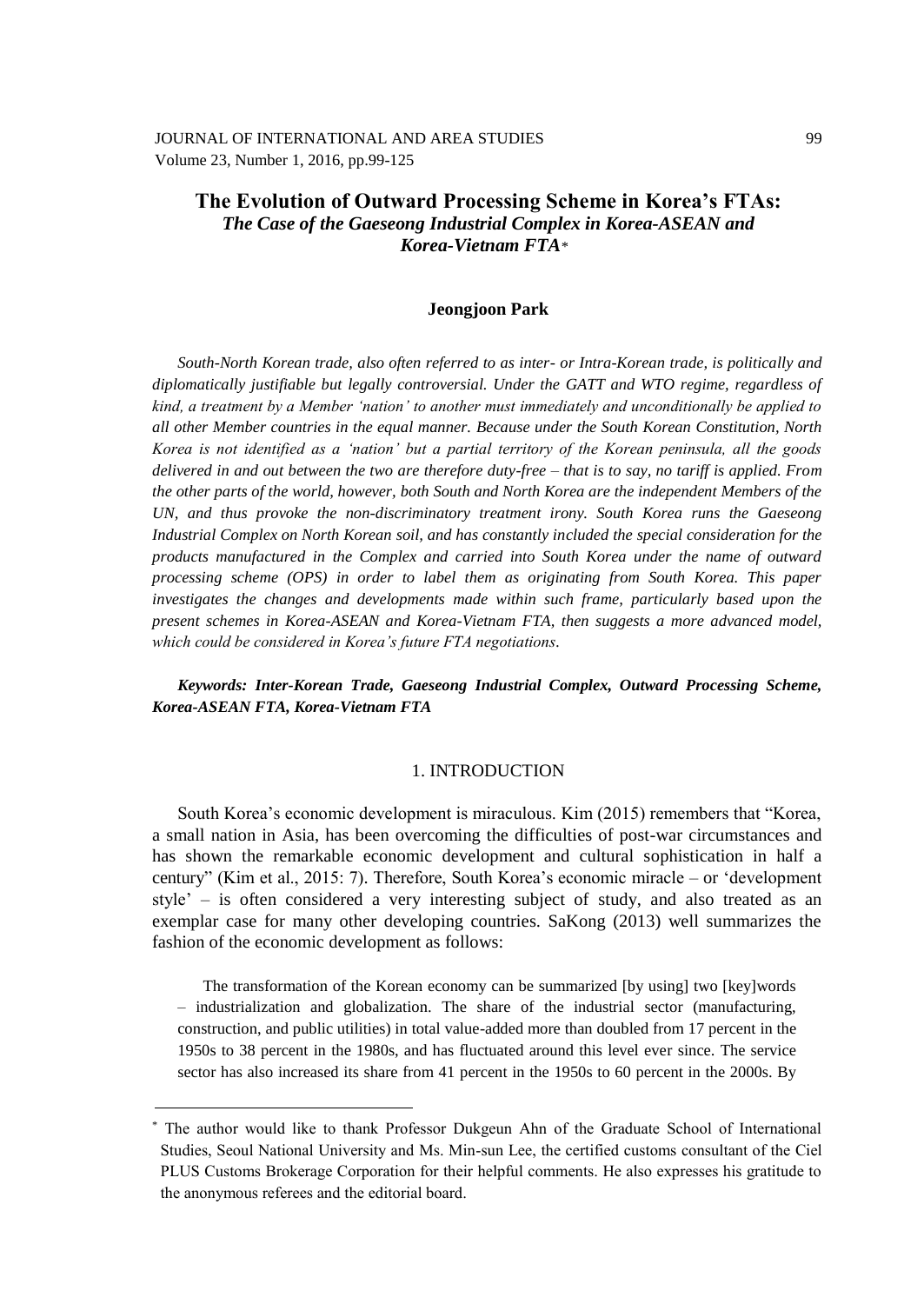contrast, the primary sector has experienced a precipitous fall in its share from 42 percent to 3 percent in the same period. Along with rapid industrialization, integration into the global economy accelerated, as indicated by the total trading volume, which rose from about 10 percent of the gross domestic product (GDP) in the 1950s to 80-90 percent in recent years. Cross-border capital flows also increased rapidly during this period.

The industrialization of the Korean economy has been greatly affected by the globalization trend. International trade offered a vast global market for Korean producers. It also enabled them to import intermediate goods and advanced technologies needed for the production of export goods. At the beginning, the international division of labor prompted the growth of labor-intensive industries in which Korea had a comparative advantage. These industries absorbed surplus labor from rural areas and contributed to an increase in the per capita income and the savings rates. Later, as capital accumulation progressed, the comparative advantage shifted from labor-intensive to capital-intensive industries, and the latter began to dominate industrial production and exports. Per capita income continued to grow rapidly as productivity improved. (SaKong and Koh, 2013: 2)

In summary, "[o]ver the past six decades, South Korea has experienced rapid growth and industrialization. During this period, international trade played a critically important role and the government heavily intervened in the market, especially during the 1960s and 1970s. For this reason, Korea's growth is often characterized as 'export-led' and 'government-led'" (SaKong and Koh, 2013: 120). While South Korea has reached its economic peak and turned over a new leaf as an economic powerhouese of Northeast Asia and the world with its successful trade policies until today, joining the GATT and WTO in 1967 and 1995 respectively, certainly provided a momentum to kick-start its economy. As shown below in Table 1, after the slow pace of the increase in both total import and export volumes from 1955 to 1967, it invited a significant boost after South Korea's 'GATT-era' begins in the year 1968.

Under the auspices of the world trading regulations of the GATT and WTO, South Korea has continued to pursue more opened and aggressive trade policies, continuously leading to more economic growth. It should be recalled that "[u]nlike previous rounds, Korea played an active role during the UR<sup>1</sup> process, increasing its tariff binding from 24 percent to 90 percent and reducing its tariffs by 54 percent. In services trade, the country conceded 78 items out of 155. The stricter rules governing the dispute settlement process were beneficial to Korea [...]" (SaKong and Koh, 2013: 138). South Korea in conformance with the WTO system is therefore crucial for its future economic success.

Meanwhile, South Korea faces an original dilemma historically, politically and diplomatically. The peninsula which it is located in is divided between North and South Korea after the World War II, and more correctly since the ceasefire of the Korean War in 1953. Embracing undesirable and regretful fact that Korea is the only remaining divided country in the world, internal economic cooperation and trade between South and North Korea had been considered a very meaningful and important link, connecting the two parts. In spite of 'another ceasefire' at the Gaeseong Industrial Complex soon after this year's UN Resolution 2270, "[t]he Government of Korea, in fact, has enhanced the economic cooperation [and diplomatic tie] with the North through […] [the] Complex" (Ahn and Park,

<sup>1</sup> Uruguay Round (1986-1994).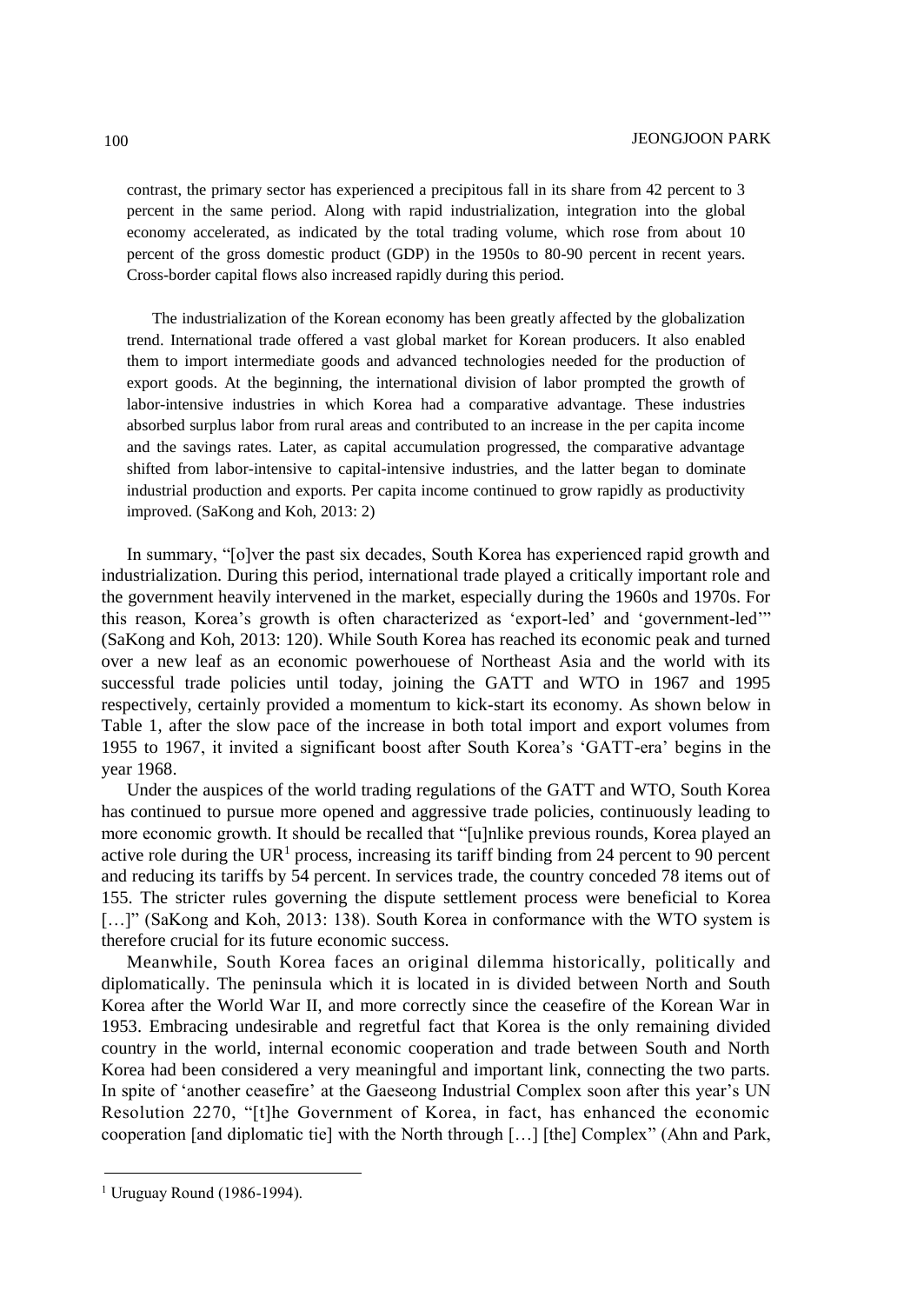|      |         |                         |                       | Exports      |            |                      |  |
|------|---------|-------------------------|-----------------------|--------------|------------|----------------------|--|
|      | Total   |                         |                       | Manufactures |            |                      |  |
|      | Imports | Total<br><b>Exports</b> | Total<br>Manufactures | $SITC2 6+8$  | SITC $5+7$ | Non-<br>manufactures |  |
| 1955 | 341.4   | 18.0                    | 1.6                   | 1.3          | 0.3        | 16.3                 |  |
| 1956 | 386.1   | 24.6                    | 2.5                   | 2.3          | 0.2        | 22.1                 |  |
| 1957 | 442.2   | 22.2                    | 4.1                   | 4.0          | 0.1        | 18.1                 |  |
| 1958 | 378.2   | 16.5                    | 2.6                   | 2.5          | 0.0        | 13.9                 |  |
| 1959 | 303.8   | 19.8                    | 2.4                   | 2.2          | 0.1        | 17.4                 |  |
| 1960 | 343.5   | 32.8                    | 4.5                   | 4.0          | 0.5        | 28.3                 |  |
| 1961 | 316.1   | 40.9                    | 6.2                   | 4.8          | 1.5        | 34.6                 |  |
| 1962 | 421.8   | 54.8                    | 10.6                  | 8.2          | 2.4        | 44.2                 |  |
| 1963 | 560.3   | 86.8                    | 39.5                  | 34.5         | 5          | 47.3                 |  |
| 1964 | 404.4   | 119.1                   | 58.3                  | 55.5         | 2.8        | 60.7                 |  |
| 1965 | 463.4   | 175.1                   | 106.8                 | 100.9        | 5.9        | 68.3                 |  |
| 1966 | 716.4   | 250.3                   | 153.6                 | 143.4        | 10.3       | 96.7                 |  |
| 1967 | 996.2   | 320.2                   | 215.2                 | 198.6        | 16.6       | 105.1                |  |
| 1968 | 1,462.9 | 455.4                   | 338.2                 | 310.6        | 27.6       | 117.2                |  |
| 1969 | 1,823.6 | 622.5                   | 479.1                 | 416.1        | 63.0       | 143.4                |  |
| 1970 | 1,984.0 | 835.2                   | 646.3                 | 573.4        | 72.9       | 188.9                |  |

**Table 1.** Korea's Imports and Exports [around the GATT accession] (1955-1970) (SaKong and Koh, 2013:125-126)

Source: Bank of Korea, Economic Statistics Yearbook, various issues.

2014: 140). "Under the regulations of the WTO system, however, the issues in internal trade could no longer be a sole problem of the two Koreas, but often cause controversies, particularly related to non-discriminatory treatment measure" (Ahn and Park, 2014: 169). Ahn (2005) explains the legal controversy that:

The imminent legal issues regarding the internal trade of South-North Korea are nondiscrimination – specifically, the most-favoured-nation (MFN) – requirement under the WTO

l

(Unit: million dollars)

<sup>2</sup> Standard International Trade Classification.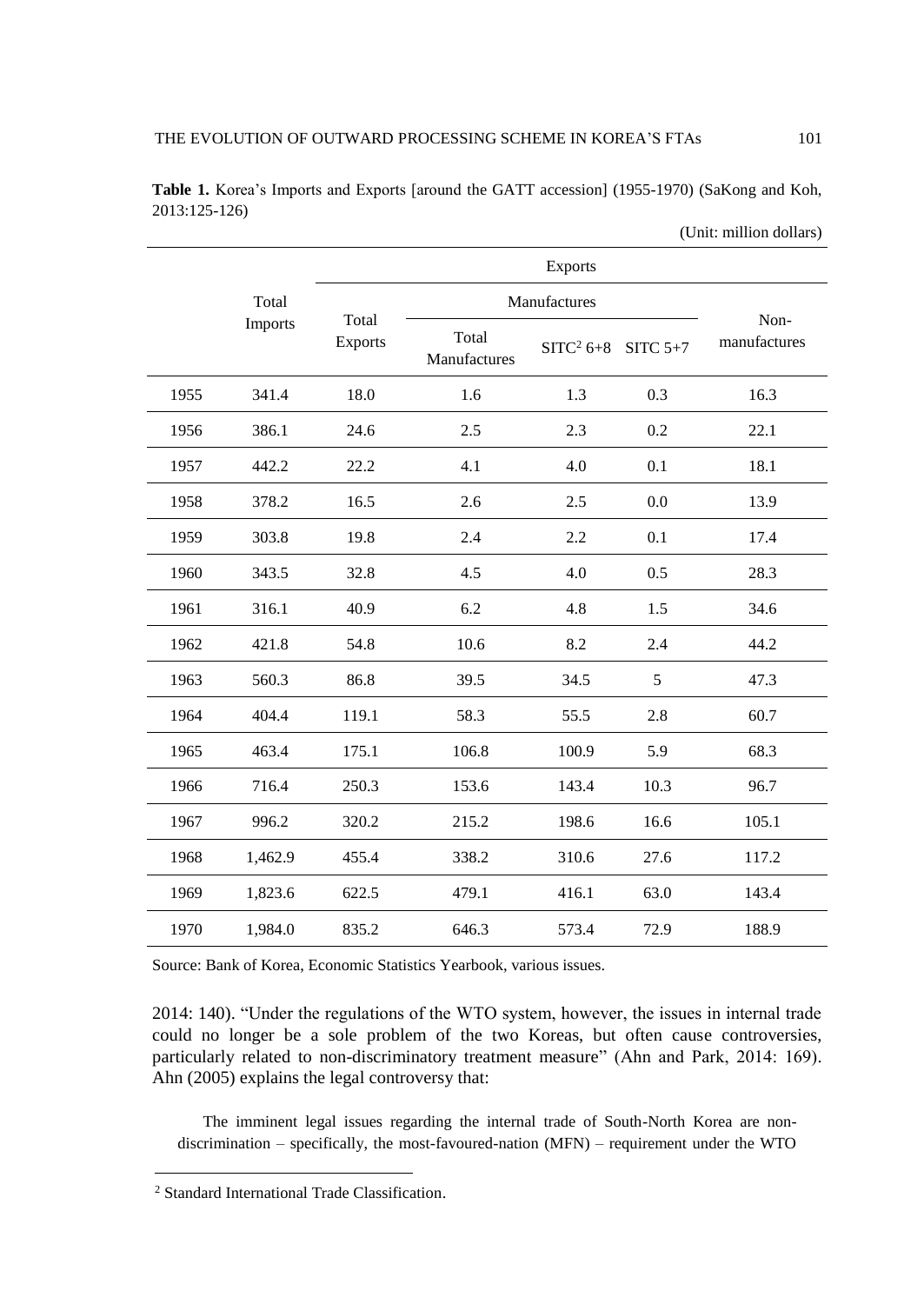Agreements. Indeed, this issue is contingent on how North Korea is considered in the WTO system. In case North Korea is treated as a country or at least an entity that has sufficient legal status to become an independent WTO Member, the WTO Agreements mandate MFN treatment for other members based on "any advantage, favor, privilege or immunity"<sup>3</sup> accorded to the like product originating in or destined for the territories of North Korea.

In terms of strict legal stipulations, there is a subtle difference in the WTO Agreements concerning the MFN obligation. While most other WTO Agreements stipulate MFN obligations on the basis of a "Member" that embraces both states and "separate customs territory possessing full autonomy in the conduct of its external commercial relations"<sup>4</sup> , Article I of the GATT and Article II of the GATS require MFN treatment based on treatment accorded to like products and services of any other "country."<sup>5</sup> (Ahn, 2005: 367)

The sense of sovereignty could possibly permit South Korea to operate the Gaeseong Industrial Complex in North Korean territory, politically and legally justified. Yet, bringing the manufactured goods from there into the South 'duty-free,' or seeking for the opportunities to export to overseas as 'South Korean-origin' could trigger a serious controversy under the world trading system, ruled by the GATT and the WTO as explained above. For such reason, South Korea since the FTA with Singapore in 2006, has always inscribed related exceptional provision named OPS for last 10 years and in 14 different FTAs.

This paper first briefly investigates three different models of OPS in Korea's 14 FTAs from 2006 to 2015, and then compares the Korea-ASEAN FTA model – particularly, Vietnam's – of 2007 and Korea-Vietnam FTA's bilateral model of 2015. It analyzes the difference and development made in the 8-year spectrum of the experience, targeting the same country, which is Vietnam. At the end, the paper suggests the ideal model of OPS for Korea's future FTA negotiations so that its economic and political cooperation with the

<sup>3</sup> See the GATT 1947 Article I for the full legal text on *General Most-Favoured-Nation Treatment*.

<sup>4</sup> See the Marrakesh Agreement establishing the WTO Article XII *Accession* for the full text.

<sup>&</sup>lt;sup>5</sup> In his writing, Ahn continuously explains the reason why North Korea's identity is controversial. He writes that "[a]lthough there is still domestic controversy about whether South and North Korea recognize each other as a state within their own constitutional systems, both parties simultaneously joined the United Nations on September 17, 1991 as independent members under the name of 'Republic of Korea' and 'Democratic People's Republic of Korea.' Since the United Nations demands a 'state' entity for its membership requirement, the mutual accession to the United Nations seems to imply bilateral as well as international recognition of a 'state' status for both parties. Therefore, it is very likely that both parties are treated as independent members in the context of WTO Agreements unless they are substantially reunified. Moreover, considering UN membership, the MFN requirement based on treatment accorded to the other 'country' would also be applied" (Ahn, 2005: 367-368). He also provided earlier on his writing about the WTO perspective that "[t]he WTO, as an international trade organization, demands that an accession applicant be at least a 'separate customs territory possessing full autonomy in the conduct of its external commercial relations and of other matters provided for in this Agreement.' Accordingly, Hong Kong and Macao secured independent membership status on January 1, 1995 and Chinese Taipei joined the WTO on January 1, 2002 as the 'Separate Customs Territory of Taiwan, Penghu, Kinmen and Matsu.' It implies that in case North Korea is to be addressed under the WTO system, it would certainly ensure independent membership status." (Ahn, 2005: 362)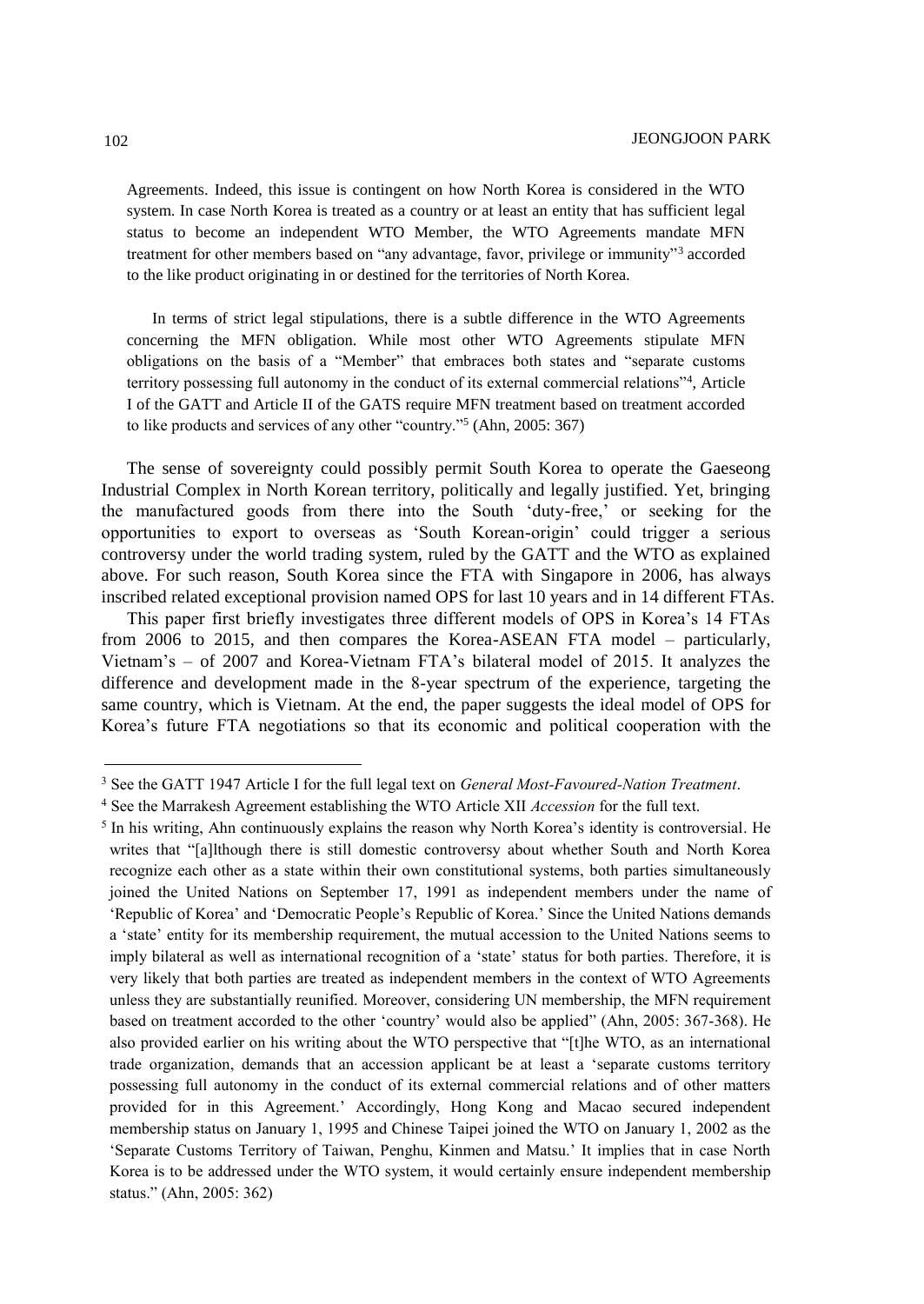North could still be justified and continue its contribution in terms of global security and eventual reunification.

### 2. OUTWARD PROCESSING SCHEME IN KOREA's FTAs

Rules of origin has arisen as a more important criterion as FTAs flourish, but also has become more complicated with the diversified and complex Global Value Chain (GVC). It is very usual to understand the exporting party as the origin, and any preferences or privilege given by importing country under the FTA is therefore supposed to be granted to that exporting party only. Yet, some FTAs in the past and present often give special consideration to the rules of origin called OPS and have made the rules of origin even more intricate. Komuro (2009) recognizes the scheme as "an exception to the territoriality principle" (Komuro, 2009: 9) and explains "[t]he scheme permits the exporting Party to manufacture goods using a non-Party's labour in the midst of the manufacturing process and claim preferences for the final goods to the importing Party. Under the scheme, final goods exported to the importing Party need not be manufactured without interruption in the exporting Party's territory" (Komuro, 2009: 9).

The scheme is well utilized in mainly two different occasions. First, when a country's land area is confined, being unable to have all-stage processing bases set up in the territory, the scheme enables some manufacturing interruption from the outward. Secondly, it is also readily applied when two adjacent nations could freely interact in delivering original materials and half- or partly-manufactured goods in the process of producing the final goods. Based on this understanding, the OPS has a relatively long and widespread history in European and some Asian regions, for instance, from European Free Trade Association (EFTA), 6 Israel, Singapore to South Korea.

As mentioned above, South Korea has always negotiated for such scheme, seriously taking account of its exceptional circumstance with North Korea and the Gaeseong Industrial Complex, after its FTA with Chile. Korea could not include the scheme in its FTA with Chile which was negotiated from 1999 to 2003 and entered into force as of April 1, 2004, because, the date when the first product manufactured in Gaeseong came out was December 15, about 8 months later the Agreement was already launched. For that reason, Korea-Chile FTA is the only FTA that Korea has agreed, completed or entered into force without such scheme.

In Korea's other 14 FTAs, the OPS are present and based upon the geographical location of industrial complexes and the amount of conceded products for outward processing, 3 different models are introduced. They are the Gaeseong Industrial Complex (GIC)-Limited, Committee, and the GIC-Plus models (Ahn and Park, 2014: 162-166). Table 2 below briefly summarizes the three different models.

<sup>6</sup> According to Komuro (2009) "[h]istorically speaking, the EFTA has been very active in promoting the outward processing scheme" (Komuro, 2009: 20), and it is continued that "EFTA introduced the scheme for the first time in the history into its FTA with Turkey, signed on 10 December 1991 and entered into force on 1 April 1992" (Komuro, 2009: 20).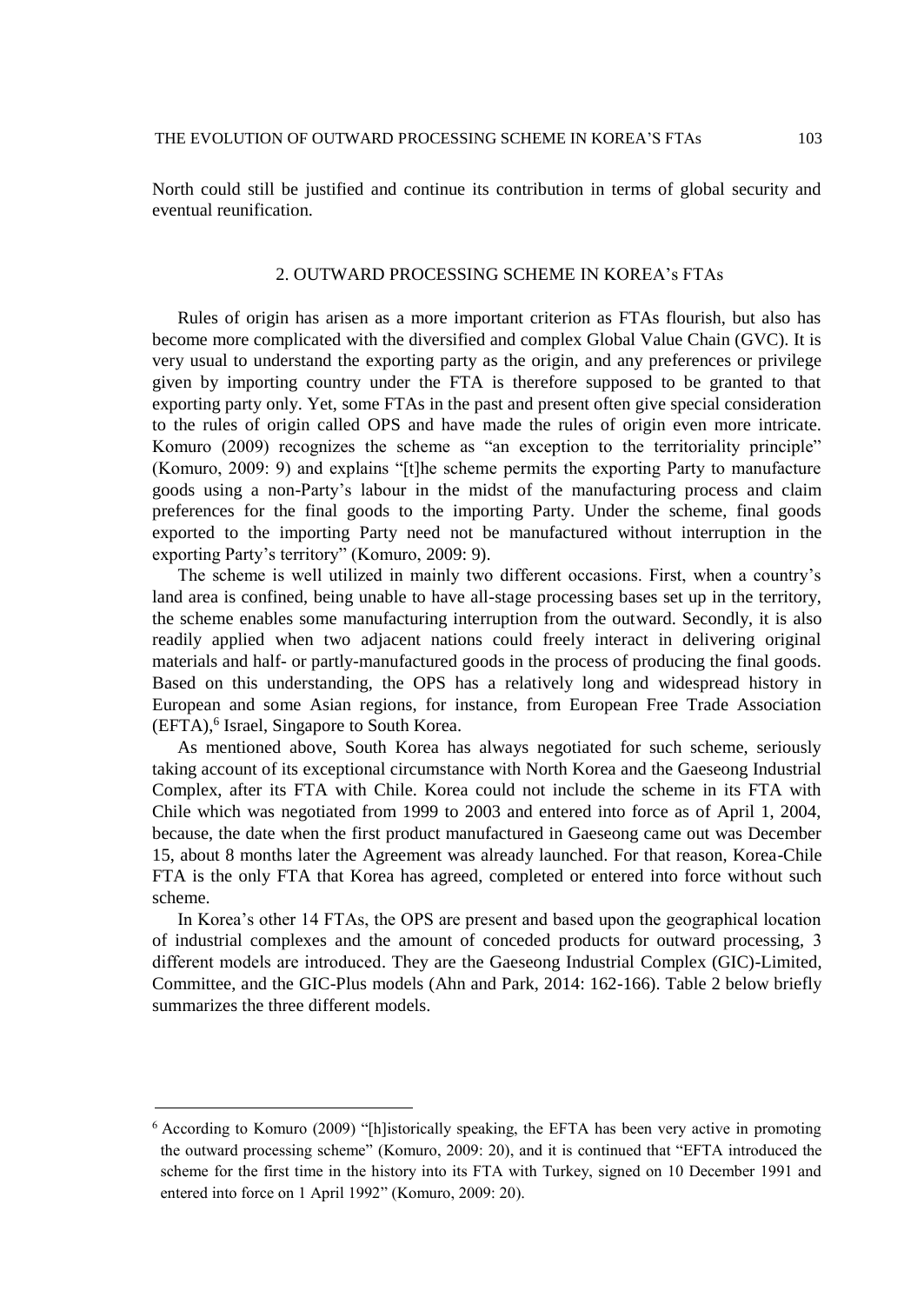| No. | <b>Type</b> | Coverage                                                                                                                                                                                                                                                                    | FTA <sub>s</sub> with<br>(the year into effect)                                                                                      |
|-----|-------------|-----------------------------------------------------------------------------------------------------------------------------------------------------------------------------------------------------------------------------------------------------------------------------|--------------------------------------------------------------------------------------------------------------------------------------|
| 1   | GIC-Limited | - the location of the industrial Complex is strictly<br>limited to original Gaeseong area;<br>- the limited number of products for exceptional<br>treatment<br>- strong rate-limit in the total value of non-<br>originating input                                          | India $(2010)$<br>Peru (2011)<br>Colombia (2015)                                                                                     |
| 2   | Committee   | - exceptions for the Gaeseong Industrial Complex is<br>not permitted<br>- the Committee is to be established in the future to<br>review the provisions<br>- often requires preconditions like the<br>environmental, labor, and wage standards and<br>practices and so forth | The European Union<br>(2011)<br>The United States (2012)<br>Turkey (2013)<br>Australia (2014)<br>Canada (2015)<br>New Zealand (2015) |
| 3   | GIC-Plus    | - other than Gaeseong Industrial Complex is also<br>considerable<br>- broader coverage of products<br>- the list of products covered to be updated to meet<br>the true needs of the manufacturers                                                                           | Singapore (2006)<br>EFTA (2006)<br><b>ASEAN</b> (2007)<br>China (2015)<br>Vietnam $(2015)$                                           |

**Table 2.** The Outward Processing Models for the Gaeseong Industrial Complex in Korea's FTAs

## **2.1 The GIC-Limited Model**

The GIC-Limited Model is found in South Korea's FTAs with India, Peru and Colombia. The Model acknowledges the outward processing from the city of Gaeseong, however, in a restricted manner. For example, Korea-India FTA (officially named Korea-India Comprehensive Economic Partnership Agreement, also known as Korea-India CEPA) it limits the areal condition by including a geographic map of the certain area of the Gaeseong as shown in Figure 1. More specifically it provides exceptional territorial regulation which the special understanding of outward processing and grant of the South-Korean origin are "limited to goods which undergo working or processing in an area of 9.9 Km<sup>2</sup> of the Gaeseong Industrial Complex in North Korea as identified in the map, which is authenticated and attached to this letter"

Not only geographically limited, but also the conceded products by the Indian Government are limited in number. The number of covered products is only 108, which is attached in an Appendix 3-B-1 naming "product list subject to exemption from the principle of territoriality." Next, possibly because of its common and shared Latin identity, Korea's FTAs with Peru and Colombia have somewhat similar outward processing treatments in the texts. While both FTAs indicate the total value of non-originating or outward processing – that is to say from the Gaeseong Industrial Complex – input shall not exceed 40 percent of the Free-on-Board (FOB) price of the final product for which originating status – South-Korean origin – is to be claimed, Korea-Peru FTA also lists 100 products coverage that are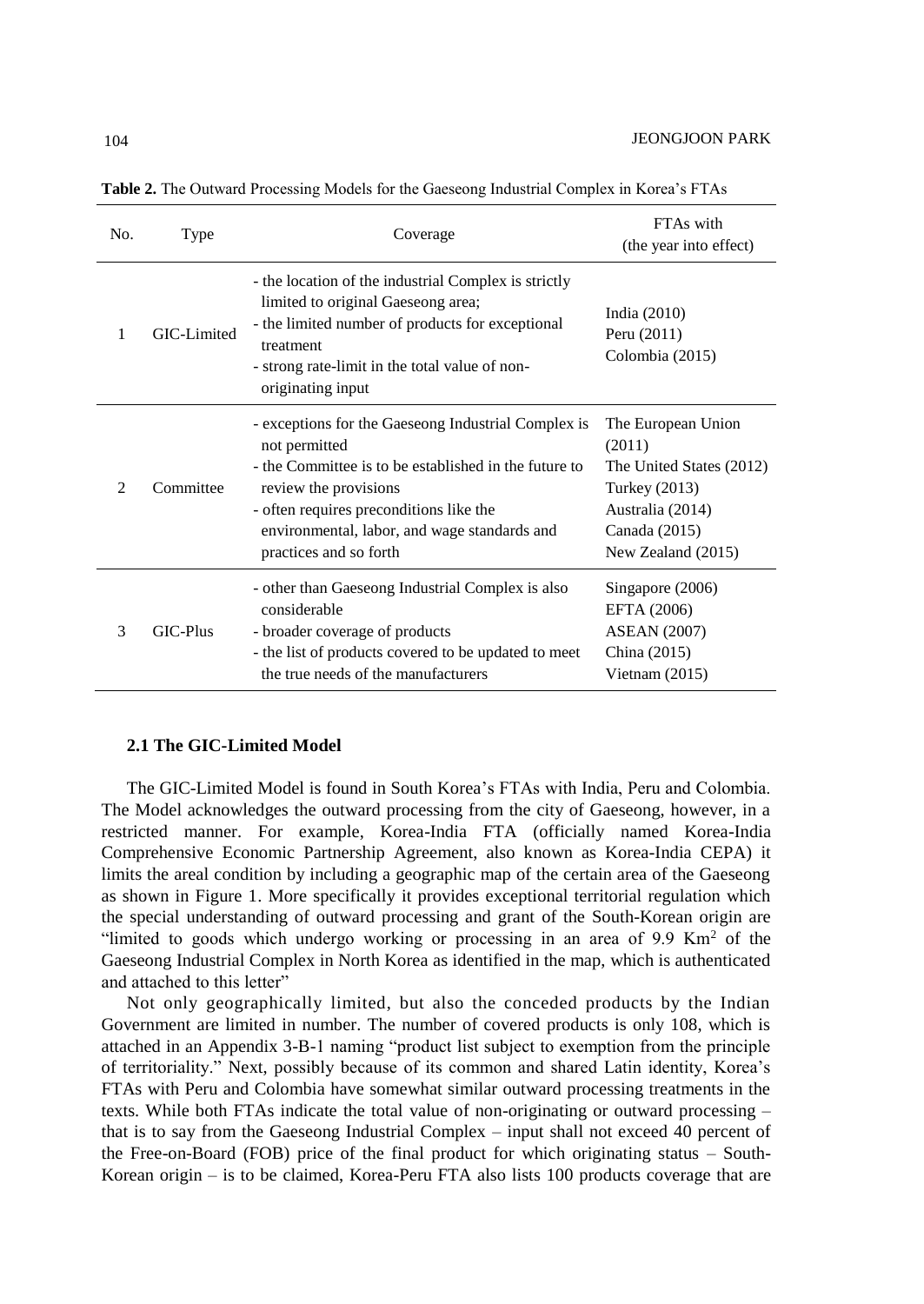Expressway Korea-India Comprehensive Economic Partnership Agreement(CEPA) covers specified products gui Railroad manufactured in the GIC Stage I and Stage II of **Gaeseong Industrial Complex** the Gaesung Industrial Complex(GIC) covering 9.9 Km<sup>2</sup> of Area as shown in this map

**Figure 1.** The Territorial Limitation for Outward Processing in the Gaeseong Industrial Complex in Korea-India FTA

from plastics, rubber, leather products, footwear and imitation jewelry to electrical machinery and equipment.

### **2.2 The Committee Model**

Next Model is 'Committee' type. It is found in the most FTAs concluded by South Korea – 6 out of 14 FTAs include such clause. The agreements with the United States, the European Union, Turkey, New Zealand, Australia and Canada all adopt and institute this Model. This is what is considered the most conservative Model so far and usually the countries with strained ties with North Korea, especially the United States, due to the uncertainties and security dilemma caused by North Korea's nuclear program likely to apply this Model. When an FTA contains this scheme in the agreement, it means that the Gaeseong Industrial Complex and its outward processing is currently neither recognized nor permitted. That is to say what is produced in the Complex is not South-Korean origin, but North Korean.

In most cases under this Model, it writes that the FTA parties are to "establish a Committee on Outward Processing Zones on the Korean Peninsula. The Committee shall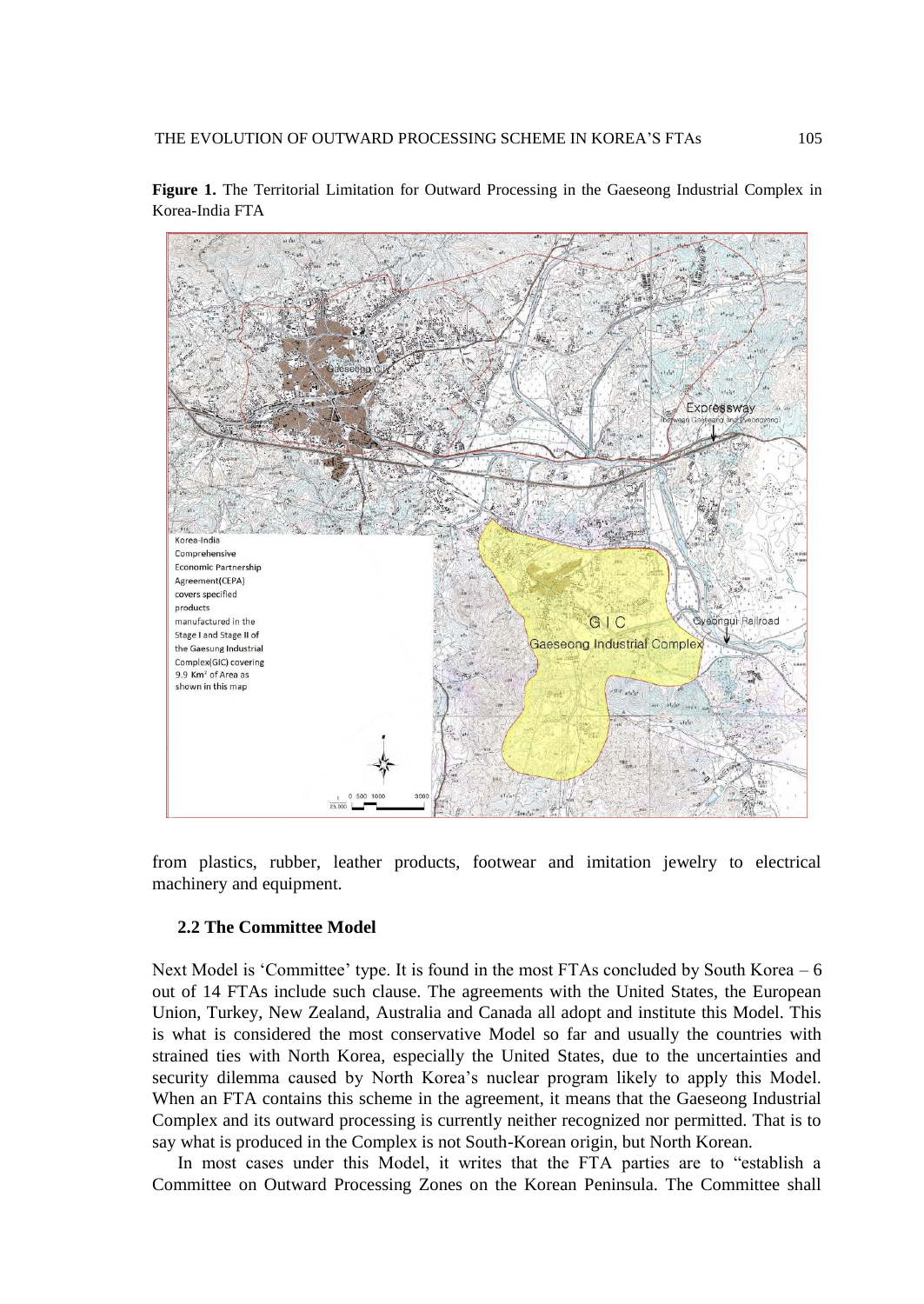review whether conditions on the Korean Peninsula are appropriate for further economic development through the establishment and development of outward processing zones."<sup>7</sup> Although having such ambiguous wordings like 'conditions' and 'appropriate,' at least the Model leaves the opportunity for the future negotiations to acknowledge the outwarding process in Gaeseong and specifically indicates when and how often the Committee shall be formed for discussion and evaluation. It varies from 6 months (in the Korea-Australia FTA) to 1 year (in the Korea-US and Korea-EU FTA) after the agreement takes effect, and meeting annually (in the Korea-US and Korea EU-FTA) or biannually (in the Korea-Australia FTA).

Not only denying the recognition of the outward processing from Gaeseong, but also some FTAs with this 'Committee' Model "establish criteria that must be met before goods from any outward processing zone may be considered originating goods for the purposes of [the] Agreement." Typically speaking, the Korea-US FTA strictly and fastidiously describes such precondition to address relevant issues "including but not limited to: progress toward the denuclearization of the Korean Peninsula; the impact of the outward processing zones on

#### ANNEX 22-B

### COMMITTEE ON OUTWARD PROCESSING ZONES ON THE KOREAN PENINSULA

- 1. Recognizing the Republic of Korea's constitutional mandate and security interests, and the corresponding interests of the United States, the Parties shall establish a Committee on Outward Processing Zones on the Korean Peninsula. The Committee shall review whether conditions on the Korean Peninsula are appropriate for further economic development through the establishment and development of outward processing zones.
- 2. The Committee shall be comprised of officials of each Party. The Committee shall meet on the first anniversary of the entry into force of the Agreement and at least once annually thereafter, or at any time as mutually agreed.
- 3. The Committee shall identify geographic areas that may be designated outward processing zones. The Committee shall establish criteria that must be met before goods from any outward processing zone may be considered originating goods for the purposes of this Agreement, including but not limited to: progress toward the denuclearization of the Korean Peninsula; the impact of the outward processing zones on intra-Korean relations; and the environmental standards, labor standards and practices, wage practices and business and management practices prevailing in the outward processing zone, with due reference to the situation prevailing elsewhere in the local economy and the relevant international norms.
- 4. The Committee shall determine whether any such outward processing zone has met the criteria established by the Committee. The Committee shall also establish a maximum threshold for the value of the total input of the originating final good that may be added within the geographic area of the outward processing zone.
- 5. Decisions reached by the unified consent of the Committee shall be recommended to the Parties, which shall be responsible for seeking legislative approval for any amendments to the Agreement with respect to outward processing zones.

 $7$  The Korea-US FTA's OPS is the most sophisticated and fastidious. Here is attached the full Annex 22-B, which describes the scheme: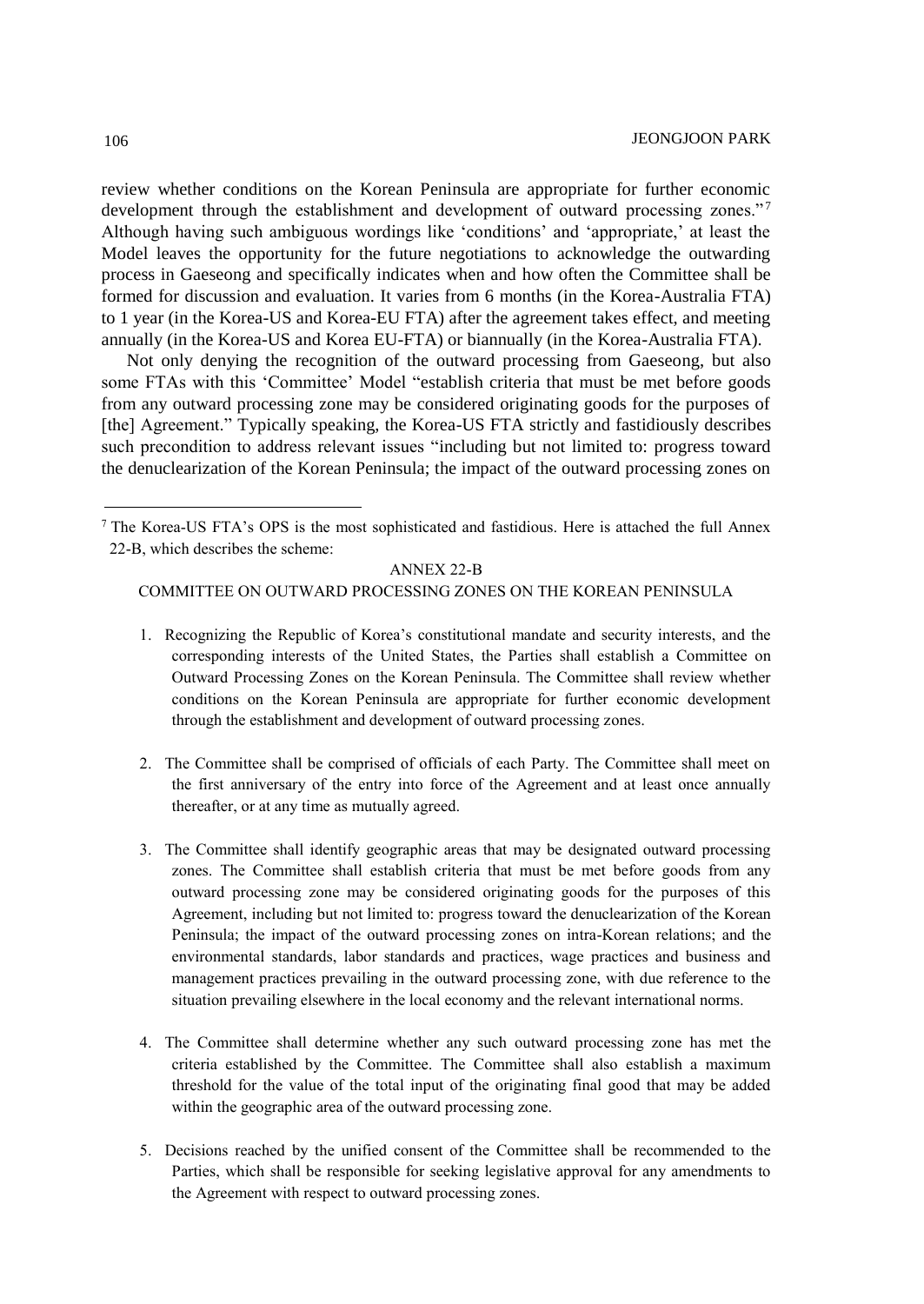intra-Korean relations; and the environmental standards, labor standards and practices, wage practices and business and management practices prevailing in the outward processing zone, with due reference to the situation prevailing elsewhere in the local economy and the relevant international norms." Before the Committee provides a positive review result, the outward processing zones on the peninsula may neither be recognized nor excused. Additionally, the Korea-Canada FTA interestingly mentions the objective of the Committee and its consideration for OPS is under the circumstance "[r]ecognising Korea's constitutional mandate and security interests, and the corresponding interests of Canada, and both Parties' commitment to promoting peace and prosperity on the Korean Peninsula, and the importance of intra-Korean economic co-operation toward that goal."

The Committee Model is rather interconnected with more of political and diplomatic understanding of North Korea and its security dilemma in relations with its nuclear and missile development than economic calculations. It, thus, often questions itself the possibility of future improvement or modification of the provision.

### **2.3 The GIC-Plus Model**

The last and the most developed kind is so called the GIC-Plus Model. The FTAs with Asian nations usually entrust this Model, probably having a better understanding of South-North Korean relationship. Korea's FTAs with Singapore and EFTA that are effective since 2006, ASEAN from 2007, China and Vietnam both in effect from 2015 have applied this Model.

It is partially similar to the GIC-Limited Model which is explained above, however, embraces more broadly in terms of geographic and product coverages. The Korea-Singapore FTA has the most desirable geographical identification for South Korea's outward processing. In the original text of the Agreement, it states the certain definition of the outward processing zones as "the Gaesong<sup>8</sup> Industrial Complex and other industrial zones on the Korean Peninsula." It means the expansion of industrial complexes or zones elsewhere on the peninsula is technically and legally possible and recognizable when the products manufactured from there are to be exported to Singapore as South-Korean origin under this Agreement.

In case of Korea-China FTA, which seems to equip with the same clause, however, it is interesting that the FTA has indicated that the recognition of the geographic area for outward processing is "limited to the existing area of the industrial complex located and operated in the Korean Peninsula prior to the signing of this Agreement." In other words, at this point of time, though in force, the Agreement shall not acknowledge any other industrial complexes on the Korean peninsula other than the Gaeseong Industrial Complex as outward processing zones. Yet, under the Article 3.3,<sup>9</sup> it writes that "[t]he Parties shall establish a Committee on Outward Processing Zones under the auspices of the Joint Commission to perform […] the review and designate the expansion of the existing Outward Processing Zone and the additional Outward Processing Zones." According to this original text, the Outward Processing Zones "shall refer to industrial zones in the Korean Peninsula. [and] The relevant

<sup>8</sup> The name of the city Gaeseong is in many different forms and spellings in Korea's FTAs. It varies from Gaeseong, Gaesong to Kaesung. Since this paper mainly and particularly discusses about Korea-ASEAN and Korea-Vietnam FTA, the name from the Agreements is used.

<sup>9</sup> *Treatment of Certain Goods*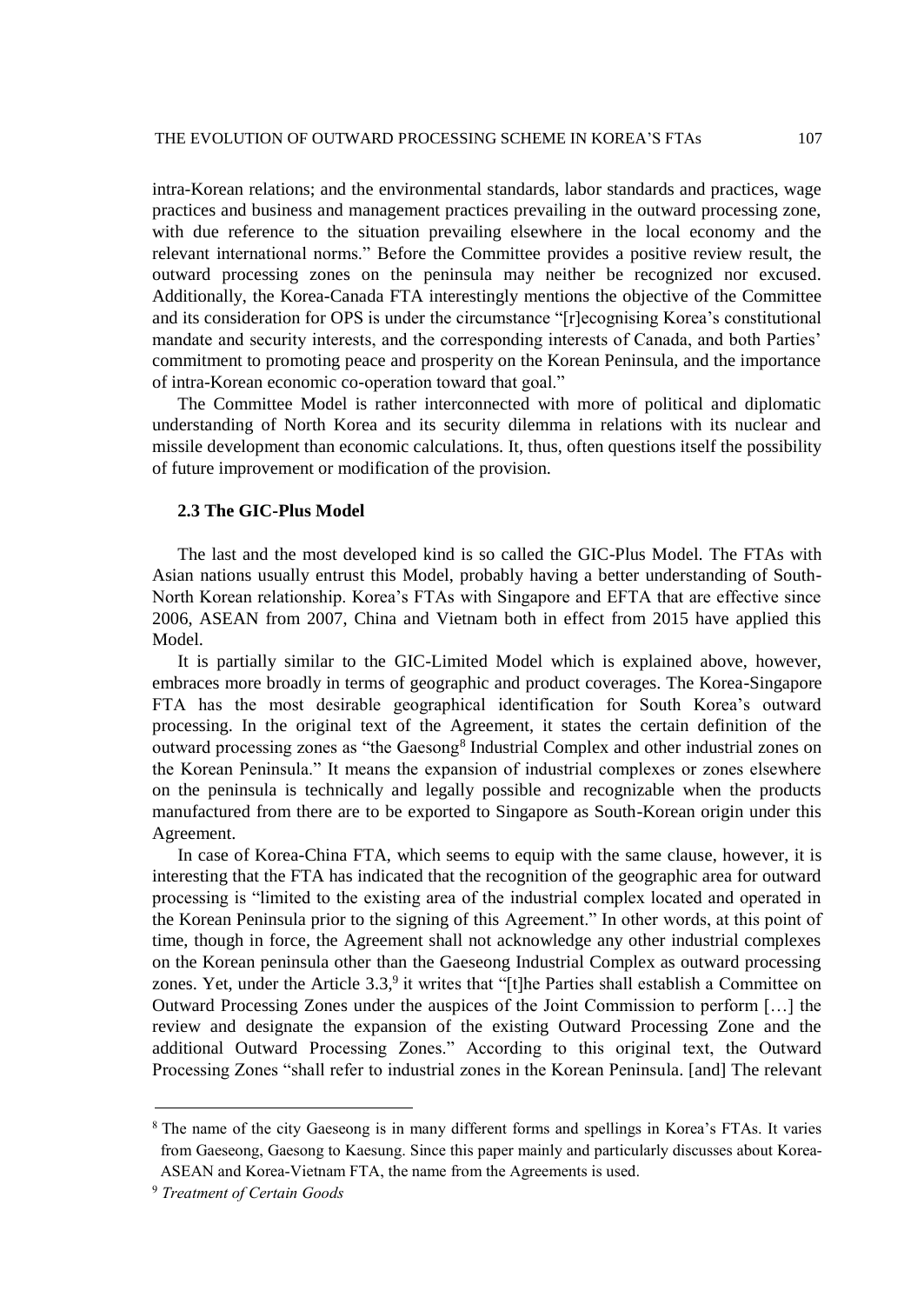authorities of the Parties shall discuss and agree on the relevant rules and procedures for the additionally designated Outward Processing Zones and the expansion of the existing Outward Processing Zones." Therefore, under the Korea-China FTA in the future, the scope of outward processing area could spread all over the North Korean territory like in the Korea-Singapore FTA.<sup>10</sup>

However, when comparing the covered products range, the FTA with Singapore prevails China and other nations by having about 4,625 goods from the Gaeseong Industrial Complex recognized whereas the Korea-China FTA permits 310 products for outward processing in the same complex.<sup>11</sup> As for the reference, Korea-EFTA FTA has conceded  $267$  goods while its geographical limitation is similar to the previous cases. Both Korea-ASEAN and Korea-Vietnam FTA, also adopting the GIC-Plus Model, are to be compared and analyzed more in depth in the following.

### 3. THE OUTWARD PROCESSING SCHEME IN KOREA-ASEAN FTA: 2007 MODEL

Korea's FTA with 10 ASEAN nations has taken effect since June 1, 2007. In spite of its presence for the last 9 years, however, Korea has reached another separate bilateral FTA with Vietnam for better balanced and more opened market access both for goods and services, being in force since the end of 2015. Because Vietnam is one of the ASEAN Members and both FTAs have special treatment for outward processing in the Gaeseong Industrial Complex, comparing the two coverages – both the GIC-Plus Model – and investigating the differences and developments could provide some clues for establishing even more advanced Model of OPS for the future negotiations.

The Korea-ASEAN FTA's GIC-Plus Model of outward processing is written under Annex 3 Rules of Origin, in the Rule 6 as follows:

Rule 6

#### Treatment for Certain Goods

Notwithstanding Rules 2, 4 and  $5^{12}$ , certain goods shall be considered to be originating even if the production process or operation has been undertaken in an area outside the territories of Korea and ASEAN Member Countries (i.e. industrial zone) on materials exported from a Party and subsequently re-imported to that Party. The application of this Rule, including the list of products and the specific procedures related to this application shall be mutually agreed upon by the Parties.

And in the later part of the Agreement text, the specially-exchanged notes between the

<sup>&</sup>lt;sup>10</sup> More interestingly, it is often interpreted that such clause enables the Chinese could also operate the outward processing industrial complexes on North Korean soil. It means, the Chinese may invest and establish industrial complexes in North Korea for their outward processing, then manufacture goods, labelling Chinese-origin when exporting.

<sup>&</sup>lt;sup>11</sup> Seemingly few, yet, the products conceded in the Korea-China FTA is likely to better reflect the actual production from today's Gaeseong Industrial Complex, since it is a newer agreement.

<sup>12</sup> Rule 2 is *Origin Criteria*, Rule 4 is *Not Wholly Obtained or Produced Goods*, and Rule 5 is *Product Specific Rules*.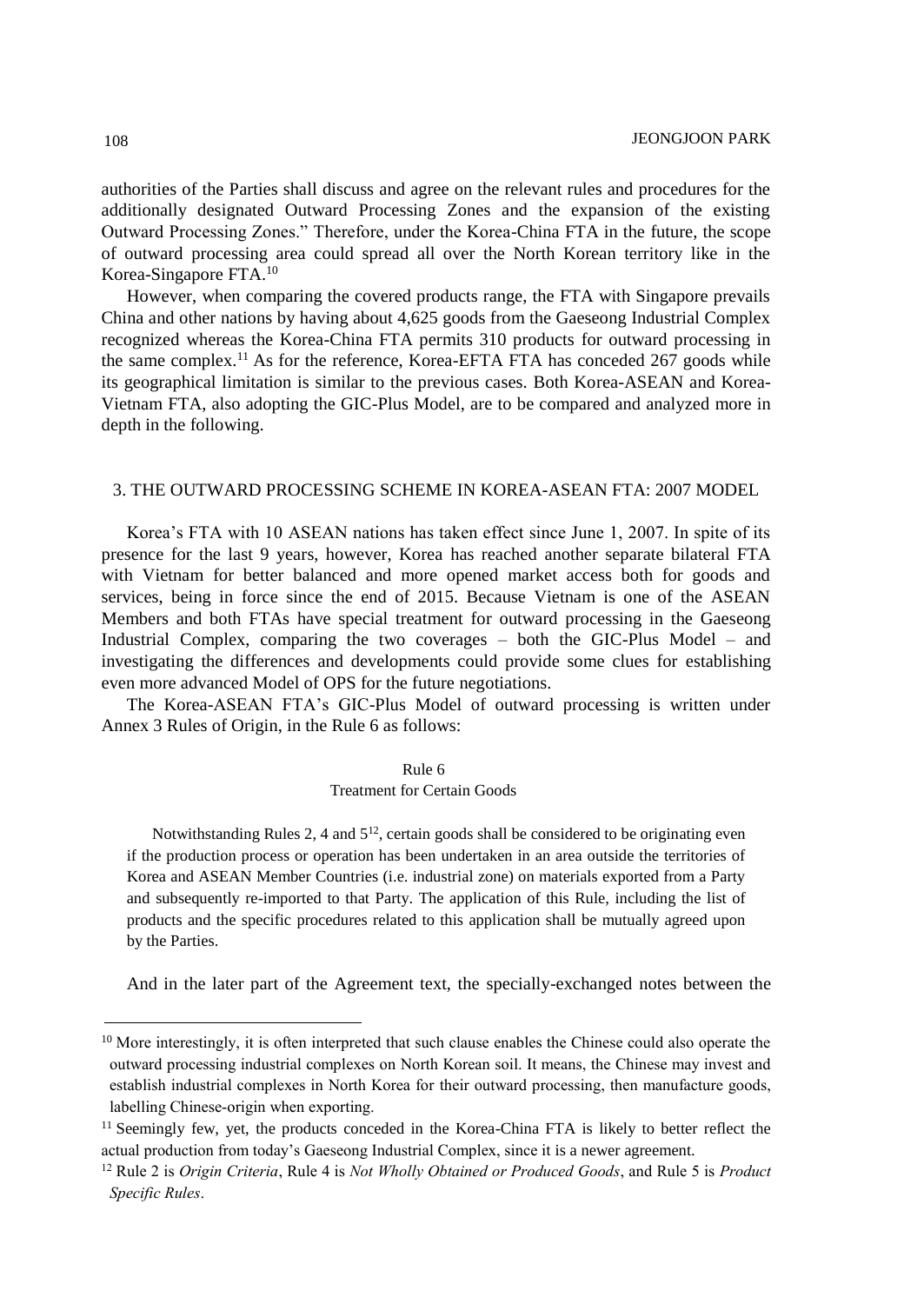Parties provide more specific geographical scope that is to say, "goods which undergo working and processing in the industrial complex located in Gaeseong City and its surrounding area of North Korea and that the Government of the Republic of Korea ensures that its issuing authorities shall issue certificates of origin in accordance with Rule 6 and the Exchange of Notes regarding the Implementation and Monitoring of Rule 6 only to such goods." More specifically, in accordance with Komuro (2009), there were two conditions to implement Rule 6 above for the OPS in the Agreement:

First, the total value of non-originating input may not exceed 40 percent of the FOB price of the final good for which originating status is claimed. The total value of non-originating input is broken down into the value of any non-originating materials added in an offshore non-Party and all other cost accumulated in other non-Parties, including transport costs. Compared to the 40 percent non-originating content test (i.e., a 60 percent originating content test based on the ex-works price) in the South Korea-EFTA FTA, the 40 percent originating content test (based on the FOB price) under the South Korea-ASEAN 10 FTA is less restrictive. The reason is that while ASEAN maintains a 40 percent content test for AFTA<sup>13</sup> and other FTAs with China and Japan, EFTA adheres to the traditional 60 percent content test.

Second, the value of originating materials exported from a Party may not be less than 60 percent of the total value of materials used in manufacturing the final good. Conversely, the use of non-originating materials including [Gaeseong] parts was allowed up to at most 40 percent of the total value of materials. This is the same as the 60 percent originating test under the South Korea-EFTA FTA (Komuro, 2009: 70-71).

The discretion to list what products to concede for the special treatment is given to each of 10 ASEAN nations, meaning that the Agreement has 10 different concession lists for outward processing in the Gaeseong Industrial Complex. Back then when the FTA negotiation was in progress, the Gaeseong Industrial Complex was producing and planning to produce about the total of 232 different types of goods, and under the Agreement, the Parties agreed on designating 100 products at the HS 6-digit level for each – in sum, it could be considered about 1,000 products including the overlaps. The products vary and relatively are well balanced from "textiles and footwear, certain electronic machinery or watches" (Komuro, 2009: 71).

|                                                                                            | Clothes | Watches  | Footwear | <b>Textiles</b> | Electronic<br>Machinery |
|--------------------------------------------------------------------------------------------|---------|----------|----------|-----------------|-------------------------|
| Conceded in Korea-ASEAN FTA                                                                | 24.8%   | 17.9%    | 12.8%    | 9.1%            | 7.2%                    |
| Being Produced (or to be produced)<br>in the Gaeseong Industrial Complex<br>(232 Products) | 26.7%   | $12.1\%$ | 12.5%    | 9.9%            | 8.5%                    |

**Table 3.** Top 5 Product Lines conceded in Korea-ASEAN FTA and produced in the Gaeseong Industrial Complex

<sup>13</sup> ASEAN Free Trade Area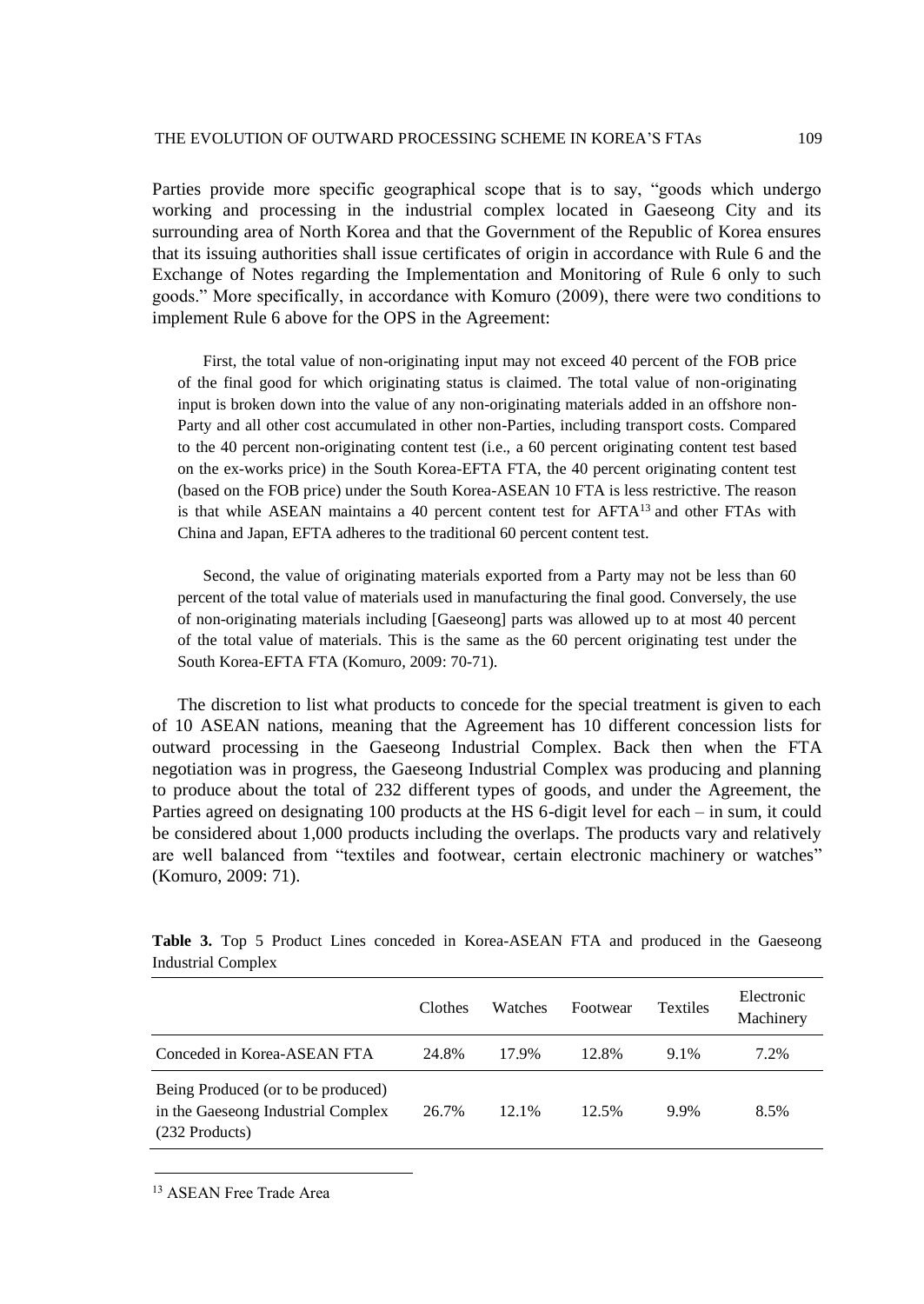|    |                         | <b>HS 2002</b>                                                                    |                        | <b>HS 2007</b>                                                                    |
|----|-------------------------|-----------------------------------------------------------------------------------|------------------------|-----------------------------------------------------------------------------------|
| No | AHTN Code <sup>14</sup> | <b>Product Description</b>                                                        | <b>AHTN Code</b>       | <b>Product Description</b>                                                        |
| 1  | 292390                  | Other                                                                             | 292390                 | Other                                                                             |
| 2  | 420212                  | With outer surface of plastics<br>or of textile materials:                        | 420212                 | With outer surface of plastics<br>or of textile materials                         |
| 3  | 420219                  | Other:                                                                            | 420219                 | Other:                                                                            |
| 4  | 420291                  | With outer surface of leather,<br>of composition leather or of<br>patent leather: | 420291                 | With outer surface of leather,<br>of composition leather or of<br>patent leather: |
| 5  | 420292                  | With outer surface of plastic<br>sheeting or of textile materials:                | 420292                 | With outer surface of plastic<br>sheeting or of textile materials:                |
| 6  | 420299                  | Other:                                                                            | 420299                 | Other:                                                                            |
| 7  | 420321                  | Specially designed for use in<br>sports                                           | 420321                 | Specially designed for use in<br>sports                                           |
| 8  | 610719                  | Of other textile materials:                                                       | 610719                 | Of other textile materials                                                        |
| 9  | 610799                  | Of wool or fine animal hair                                                       | 610799                 | Of other textile materials                                                        |
| 10 | 610899                  | Of other textile materials:                                                       | 610899                 | Of other textile materials                                                        |
| 11 | 611720                  | Ties, bow ties and cravats:                                                       | ex611780 <sup>15</sup> | Other accessories:                                                                |
| 12 | 620321                  | Of wool or fine animal hair                                                       | ex620329               | Of other textile materials                                                        |
| 13 | 620510                  | Of wool or fine animal hair                                                       | ex620590               | Of other textile materials                                                        |
| 14 | 621120                  | Ski suits:                                                                        | 621120                 | Ski suits                                                                         |
| 15 | 621141                  | Of wool or fine animal hair                                                       | 621141                 | Of wool or fine animal hair                                                       |
| 16 | 621142                  | Of cotton:                                                                        | 621142                 | Of cotton                                                                         |
| 17 | 621210                  | <b>Brassieres:</b>                                                                | 621210                 | <b>Brassieres</b>                                                                 |
| 18 | 621220                  | Girdles and panty-girdles:                                                        | 621220                 | Girdles and panty-girdles:                                                        |
| 19 | 621290                  | Other:                                                                            | 621290                 | Other:                                                                            |
| 20 | 621310                  | Other:                                                                            | ex621390               | Of other textile materials                                                        |

**Table 4.** The List of Goods conceded by Vietnam under the Korea-ASEAN FTA in 2007

<sup>14</sup> ASEAN Harmonized Tariff Nomenclature Code

<sup>&</sup>lt;sup>15</sup> According to the official Korea-ASEAN FTA text, "the prefix 'ex' is used to indicate that only a part of the subheading concerned is covered by the code number referred to in the left-hand column."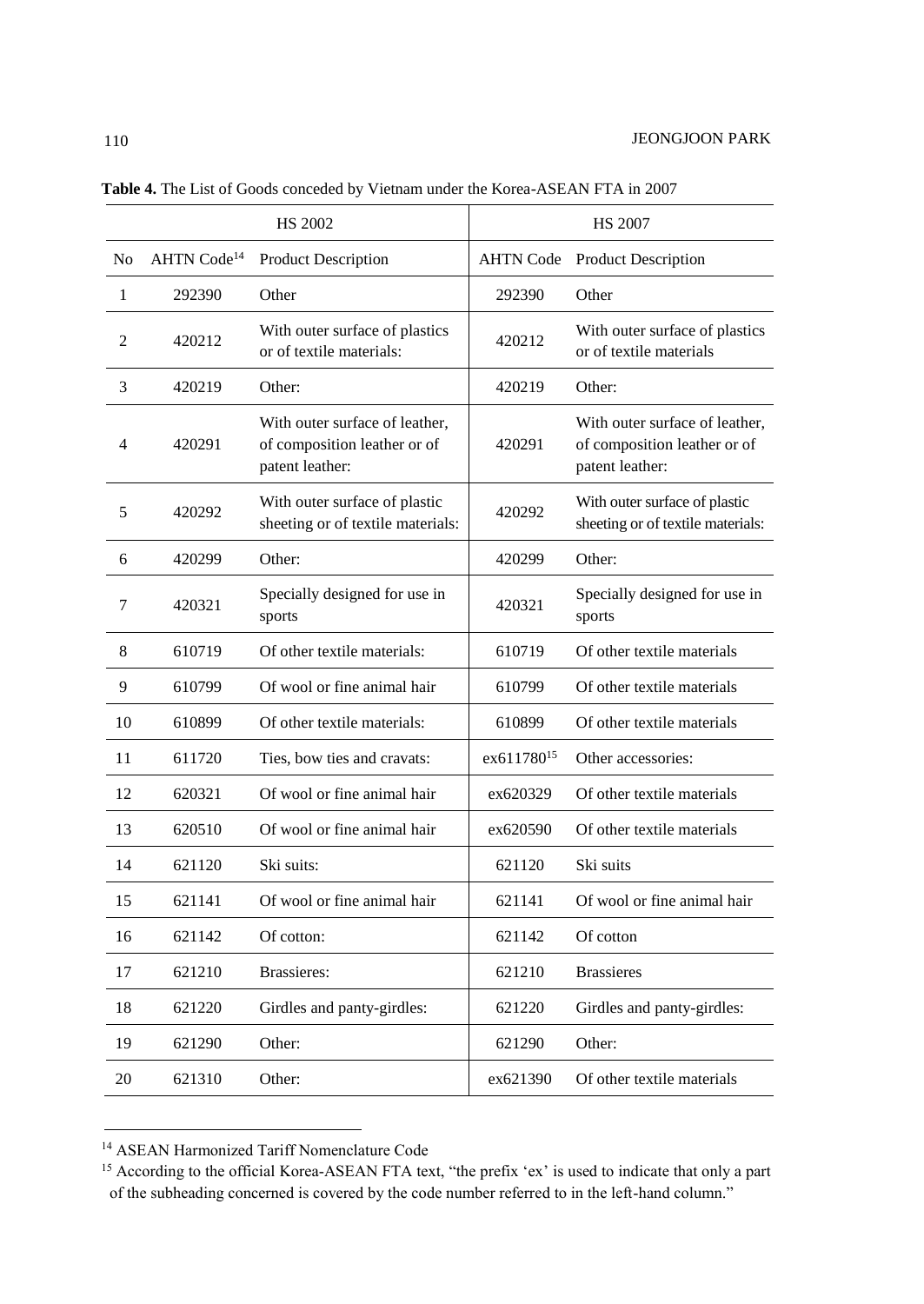|    |        | <b>HS 2002</b>                                               |                      | <b>HS 2007</b>                                               |
|----|--------|--------------------------------------------------------------|----------------------|--------------------------------------------------------------|
| 21 | 621320 | Of cotton                                                    | 621320               | Of cotton                                                    |
| 22 | 621390 | Of other textile materials                                   | ex621390             | Of other textile materials                                   |
| 23 | 621410 | Of silk or silk waste                                        | 621410               | Of silk or silk waste                                        |
| 24 | 621420 | Of wool or fine animal hair                                  | 621420               | Of wool or fine animal hair                                  |
| 25 | 621430 | Of synthetic fibres                                          | 621430               | Of synthetic fibres                                          |
| 26 | 621490 | Of other textile materials                                   | 621490               | Of other textile materials                                   |
| 27 | 630251 | Of cotton                                                    | 630251               | Of cotton                                                    |
| 28 | 630253 | Of man-made fibres:                                          | 630253               | Of man-made fibres                                           |
| 29 | 630291 | Of cotton                                                    | 630291               | Of cotton                                                    |
| 30 | 630293 | Of man-made fibres:                                          | 630293               | Of man-made fibres                                           |
| 31 | 630391 | Of cotton                                                    | 630391               | Of cotton                                                    |
| 32 | 630392 | Not knitted or crocheted, of<br>cotton:                      | 630392               | Of synthetic fibres                                          |
| 33 | 640110 | Footwear incorporating a<br>protective metal toe-cap         | 630419               | Other:                                                       |
| 34 | 640191 | Covering the knee                                            | 630492               | Not knitted or crocheted, of<br>cotton                       |
| 35 | 640192 | Covering the ankle but not<br>covering the knee              | 640110               | Footwear incorporating a<br>protective metal toe-cap         |
| 36 | 640199 | Other                                                        | ex640199             | Other                                                        |
| 37 | 640212 | Ski-boots, cross-country ski<br>footwear and snowboard boots | 640192               | Covering the ankle but not<br>covering the knee              |
| 38 | 640199 | Other                                                        | ex640199             | Other                                                        |
| 39 | 640212 | Ski-boots, cross-country ski<br>footwear and snowboard boots | 640212               | Ski-boots, cross-country ski<br>footwear and snowboard boots |
| 40 | 640219 | Other                                                        | 640219               | Other                                                        |
| 41 | 640230 | Other footwear, incorporating a<br>protective metal toe-cap  | ex640291<br>ex640299 | Covering the ankle:<br>Other                                 |
| 42 | 640291 | Covering the ankle                                           | ex640291             | Covering the ankle:                                          |
| 43 | 640299 | Other                                                        | ex640299             | Other                                                        |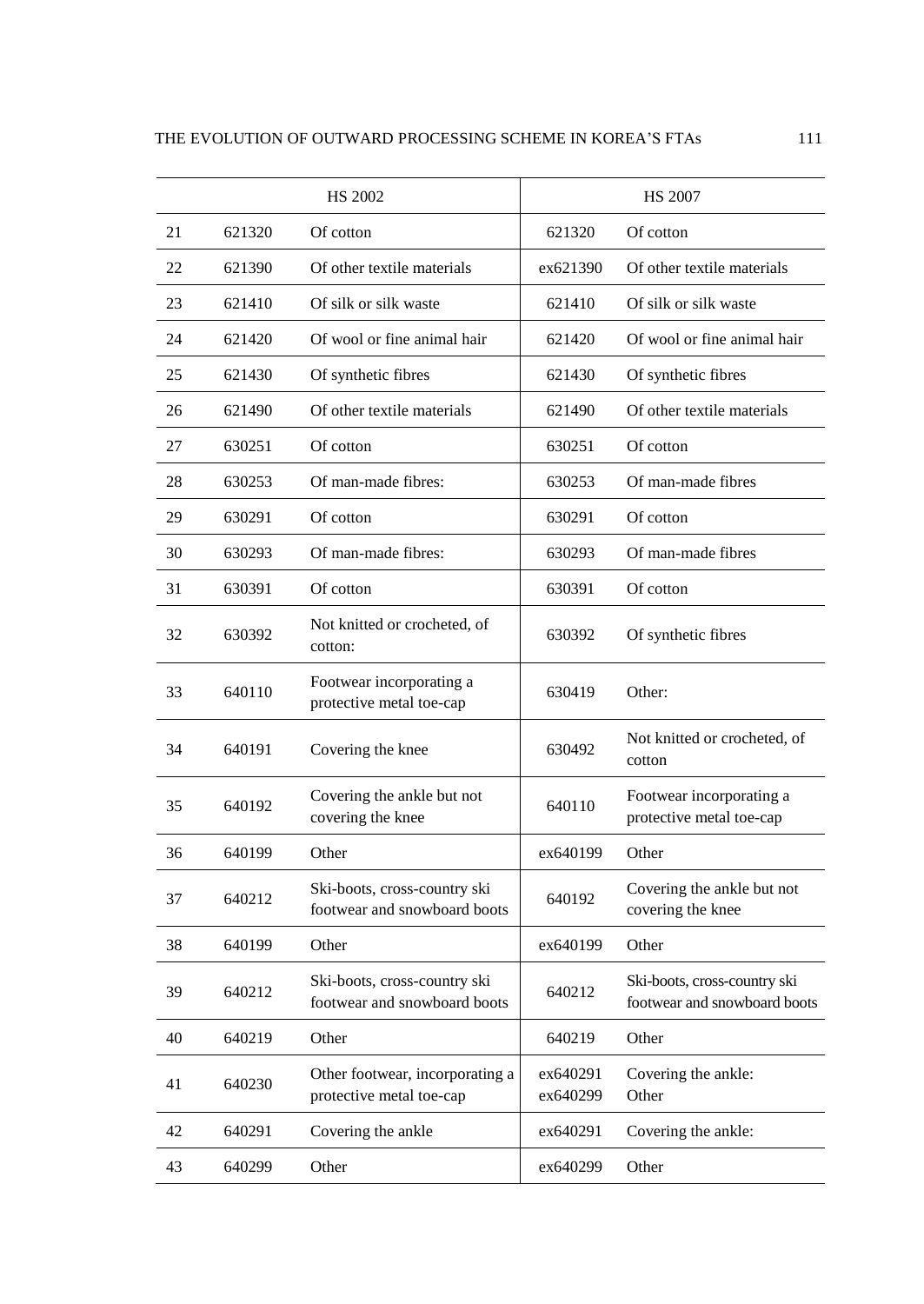|    |        | <b>HS 2002</b>                                                                                               |                  | <b>HS 2007</b>                                                 |
|----|--------|--------------------------------------------------------------------------------------------------------------|------------------|----------------------------------------------------------------|
| 44 | 640312 | Ski-boots, cross-country ski<br>footwear and snowboard boots                                                 | 640312           | Ski-boots, cross-country ski<br>footwear and snowboard boots   |
| 45 | 640319 | Other                                                                                                        | 640319           | Other                                                          |
| 46 | 640330 | Footwear made on a base or<br>platform of wood, not having<br>an inner sole or a protective<br>metal toe-cap | 640391<br>640399 | Covering the ankle<br>Other                                    |
| 47 | 640340 | Other footwear, incorporating a<br>protective metal toe-cap                                                  | 640340           | Other footwear,<br>incorporating a protective<br>metal toe-cap |
| 48 | 640351 | Covering the ankle                                                                                           | 640351           | Covering the ankle                                             |
| 49 | 640359 | Other                                                                                                        | 640359           | Other                                                          |
| 50 | 640391 | Covering the ankle                                                                                           | 640391           | Covering the ankle                                             |
| 51 | 640399 | Other                                                                                                        | 640399           | Other                                                          |
| 52 | 640411 | Sports footwear; tennis shoes,<br>basketball shoes, gym shoes,<br>training shoes and the like                | 640411<br>640411 | Fitted with spikes, cleats or<br>the like<br>Other             |
| 53 | 640419 | Other                                                                                                        | 640419           | Other                                                          |
| 54 | 640420 | Footwear with outer soles of<br>leather or composition leather:                                              | 640420           | Footwear with outer soles of<br>leather or composition leather |
| 55 | 640510 | With uppers of leather or<br>composition leather                                                             | 640510           | With uppers of leather or<br>composition leather               |
| 56 | 640520 | With uppers of textile materials                                                                             | 640520           | With uppers of textile<br>materials                            |
| 57 | 640590 | Other                                                                                                        | 645090           | Other                                                          |
| 58 | 640610 | Uppers and parts thereof, other<br>than stiffeners                                                           | 640610           | Uppers and parts thereof,<br>other than stiffeners             |
| 59 | 640620 | Outer soles and heels, of<br>rubber or plastics                                                              | 640620           | Outer soles and heels, of<br>rubber or plastics                |
| 60 | 640691 | Of wood                                                                                                      | 640691           | Of wood                                                        |
| 61 | 640699 | Of other materials:                                                                                          | 640699           | Of other materials:                                            |
| 62 | 701510 | Glasses for corrective<br>spectacles                                                                         | 701510           | Glasses for corrective<br>spectacles                           |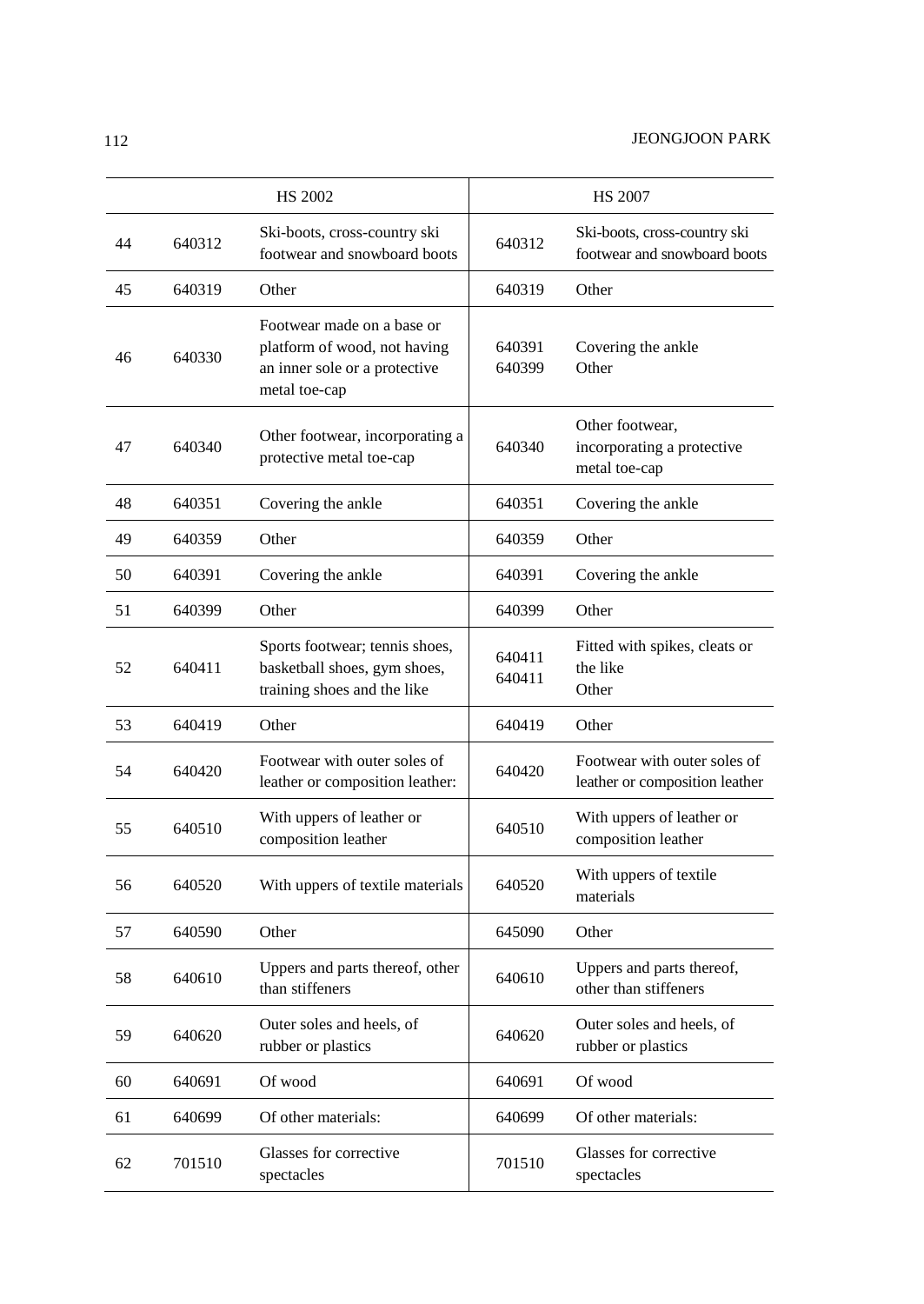|    |        | <b>HS 2002</b>                                                                    |          | <b>HS 2007</b>                                                                    |
|----|--------|-----------------------------------------------------------------------------------|----------|-----------------------------------------------------------------------------------|
| 63 | 711311 | Of silver, whether or not plated<br>or clad with other precious<br>metal:         | 711311   | Of silver, whether or not<br>plated or clad with other<br>precious metal:         |
| 64 | 711319 | Of other precious metal,<br>whether or not plated or clad<br>with precious metal: | 711319   | Of other precious metal,<br>whether or not plated or clad<br>with precious metal: |
| 65 | 711320 | Of base metal clad with<br>precious metal:                                        | 711320   | Of base metal clad with<br>precious metal:                                        |
| 66 | 711610 | Of natural or cultured pearls                                                     | 711610   | Of natural or cultured pearls                                                     |
| 67 | 711620 | Of precious or semi-precious<br>stones (natural, synthetic, or<br>reconstructed)  | 711620   | Of precious or semi-precious<br>stones (natural, synthetic or<br>reconstructed)   |
| 68 | 711711 | Cuff-links and studs:                                                             | 711711   | Cuff-links and studs:                                                             |
| 69 | 711719 | Other:                                                                            | 711719   | Other:                                                                            |
| 70 | 711790 | Other:                                                                            | 711790   | Other:                                                                            |
| 71 | 847310 | Parts and accessories of the<br>machines of heading 84.69:                        | 847310   | Parts and accessories of the<br>machines of heading 84.69:                        |
| 72 | 901380 | Other devices, appliances and<br>instruments:                                     | 901380   | Other devices, appliances and<br>instruments:                                     |
| 73 | 910112 | With opto-electronic display<br>only                                              | ex910119 | Other                                                                             |
| 74 | 910119 | Other                                                                             | ex910119 | Other                                                                             |
| 75 | 910121 | With automatic winding                                                            | 910121   | With automatic winding                                                            |
| 76 | 910129 | Other                                                                             | 910129   | Other                                                                             |
| 77 | 910199 | Other                                                                             | 910199   | Other                                                                             |
| 78 | 910211 | With mechanical display only                                                      | 910211   | With mechanical display only                                                      |
| 79 | 910212 | With opto-electronic display<br>only                                              | 910212   | With opto-electronic display<br>only                                              |
| 80 | 910291 | Electrically operated:                                                            | 910291   | Electrically operated:                                                            |
| 81 | 910299 | Other:                                                                            | 910299   | Other                                                                             |
| 82 | 911110 | Cases of precious metal or of<br>metal clad with precious metal                   | 911110   | Cases of precious metal or of<br>metal clad with precious metal                   |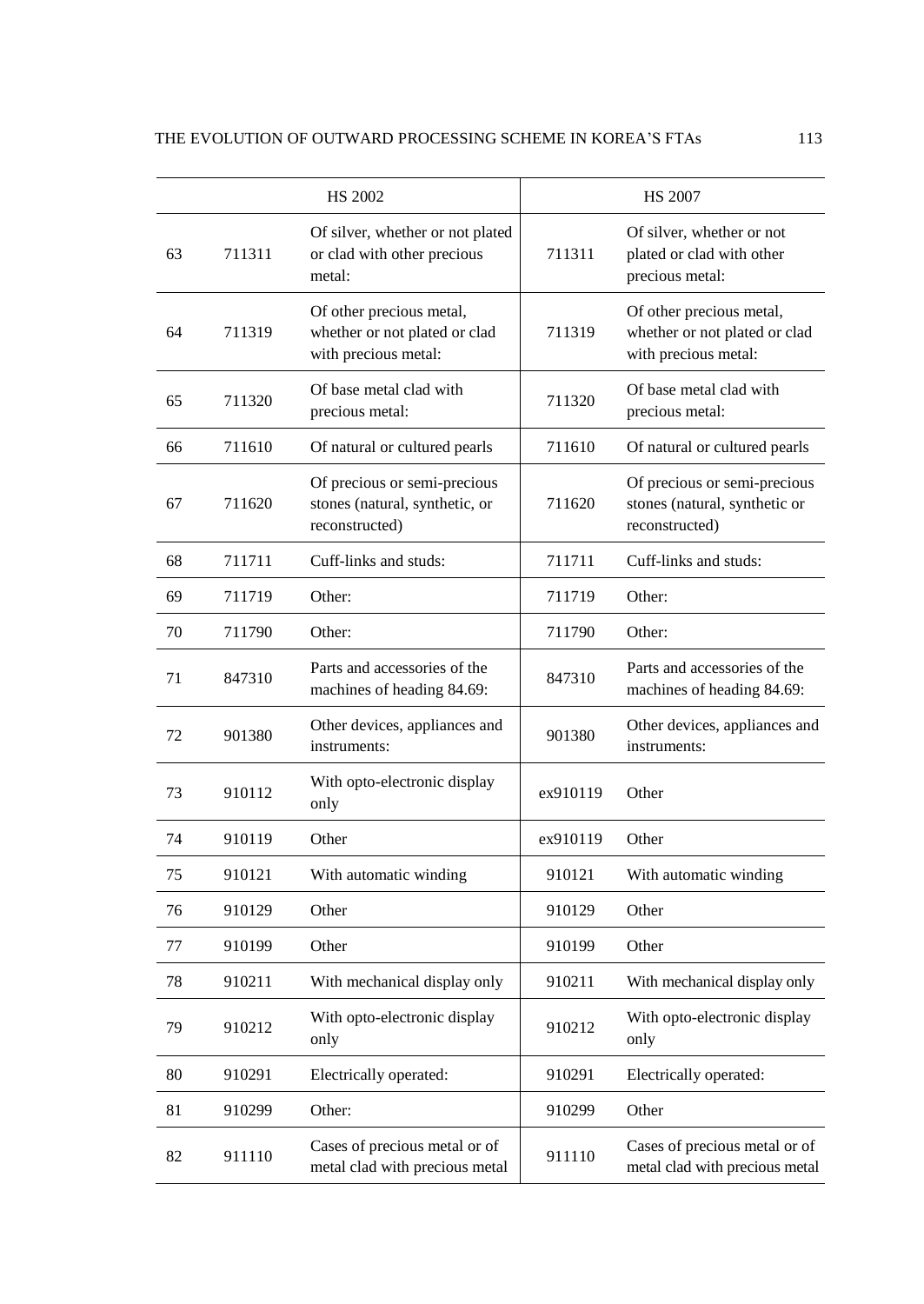|     |        | <b>HS 2002</b>                                                 |                                                | <b>HS 2007</b>                                                                                                |
|-----|--------|----------------------------------------------------------------|------------------------------------------------|---------------------------------------------------------------------------------------------------------------|
| 83  | 911120 | Cases of base metal, whether<br>or not gold- or silver-plated  | 911120                                         | Cases of base metal, whether<br>or not gold- or silver-plated                                                 |
| 84  | 911180 | Other cases                                                    | 911180                                         | Other cases                                                                                                   |
| 85  | 911190 | Parts                                                          | 911190                                         | Parts                                                                                                         |
| 86  | 911290 | Parts                                                          | 911290                                         | Parts                                                                                                         |
| 87  | 911310 | Of precious metal or of metal<br>clad with precious metal      | 911310                                         | Of precious metal or of metal<br>clad with precious metal                                                     |
| 88  | 911320 | Of base metal, whether or not<br>gold- or silver-plated        | 911320                                         | Of base metal, whether or not<br>gold- or silver-plated                                                       |
| 89  | 911390 | Other                                                          | 911390                                         | Other                                                                                                         |
| 90  | 911410 | Springs, including hair-springs                                | 911410                                         | Springs, including hair-<br>springs                                                                           |
| 91  | 911420 | Jewels                                                         | 911420                                         | Jewels                                                                                                        |
| 92  | 911430 | Dials                                                          | 911430                                         | Dials                                                                                                         |
| 93  | 911440 | Plates and bridges                                             | 911440                                         | Plates and bridges                                                                                            |
| 94  | 911490 | Other                                                          | 911490                                         | Other                                                                                                         |
| 95  | 940490 | Other:                                                         | 940490                                         | Other:                                                                                                        |
| 96  | 950210 | Dolls, whether or not dressed                                  | 95030021                                       | Dolls, whether or not dressed                                                                                 |
| 97  | 950291 | Garments and accessories<br>therefor, footwear and<br>headgear | 95030022                                       | Garments and garments<br>accessories; footwear and<br>headgear                                                |
| 98  | 950341 | Stuffed                                                        | 95030060                                       | Stuffed toys representing<br>animals or non-human<br>creatures                                                |
| 99  | 950349 | Other:                                                         | ex95030099                                     | Other                                                                                                         |
| 100 | 950390 | Other:                                                         | ex95030099<br>95030091<br>95030092<br>95030093 | Other<br>Toy counting frames (abaci);<br>toy sewing machines; toy<br>typewriters<br>Skipping ropes<br>Marbles |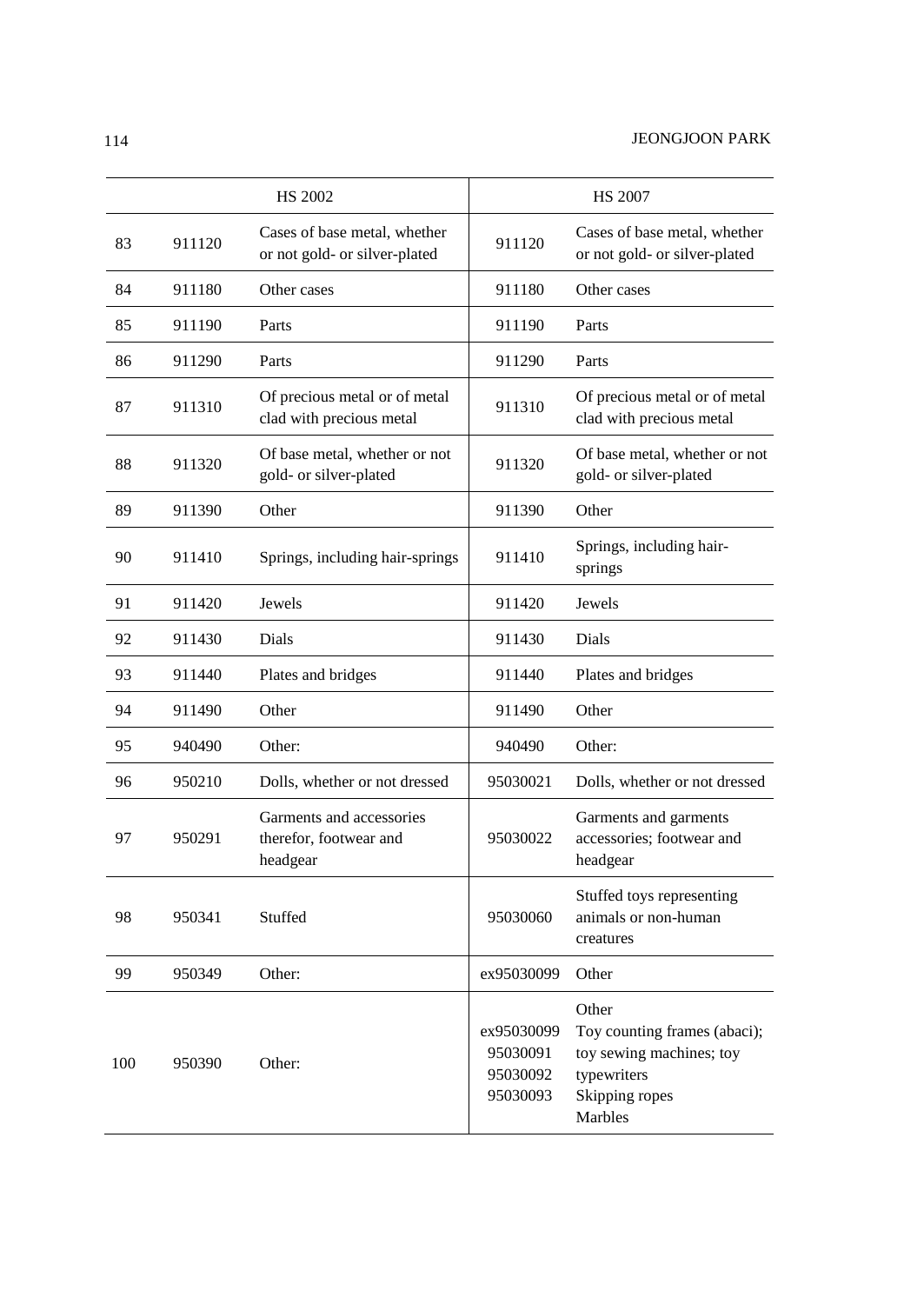### THE EVOLUTION OF OUTWARD PROCESSING SCHEME IN KOREA'S FTAs 115

In the Korea-ASEAN FTA, each nation has its own independent list of products covered, and, more specifically in case of Vietnam in the Agreement, the discretion results comparatively identical. They also conceded textile materials, ties, ski-wears, underwears, cotton products, footwears, glasses, some jewelry products, dolls and so forth as shown in Table 4.

Since most ASEAN countries are considered economically less-developed than South Korea, it was known that they were reluctant and have strong feelings of wariness in negotiating special treatment provision for the Gaeseong Industrial Complex. In that sense, the Agreement officially states the provisions for both Annual Review<sup>16</sup> and Option of Rescinding.<sup>17</sup> Not sufficiently satisfied with such provisions and options included, as for the safety valve, Korea-ASEAN FTA also embraces Special Safeguard mechanism for the products of the Gaeseong Industrial Complex.<sup>18</sup> Considering the fact that Special Safeguards

5. The Annual Review

l

- (a) Parties shall review the implementation and operation of Rule 6 at the Implementing Committee which shall convene in accordance with paragraph 6 of Article 5.3 of the Framework Agreement on Comprehensive Economic Cooperation among the Governments of the Republic of Korea and the Member Countries of the Association of the Southeast Asian Nations. For this purpose:
	- (i) the exporting Party shall provide to the Implementing Committee a brief factual report on the operation of Rule 6, including export statistics of each good listed in the attached lists referred to in paragraph 1(a) to the importing Parties during the previous one-year period; and
	- (ii) the importing Party shall provide upon the request of the Implementing Committee information pertaining to denial of claims for preferential tariff treatment, if any, including the number of Certificates of Origin not accepted, and reasons for denial.
- (b) The Implementing Committee may request such additional information as it may consider necessary for its review of the implementation and operation of Rule 6 from the exporting Party.
- (c) Taking into account the result of the review provided for in subparagraph (a), the Implementing Committee may make recommendations as they may consider necessary.
- <sup>17</sup> Ibid., the original text below:
	- 6. Option of Rescinding

Anytime five years after the entry into force of the Agreement on Trade in Goods, an ASEAN Member Country will have an option of rescinding the application of this Note when it determines, on the basis of a review and on its own discretion, that its interests have been seriously damaged as a consequence of the application of Rule 6.

- <sup>18</sup> Ibid., the original clause is stated as follows:
	- 4. Special Safeguard
	- (a) When a Party determines that there is an increase of importation of a good covered by Rule 6 into the territory of that Party in such quantities and under such conditions as to cause, or threaten to cause, serious injury to its domestic industry, that Party shall be free to suspend the application of Rule 6 to such a good for such a period of time as it may consider necessary to prevent or remedy such injury or threat to cause injury to the domestic industry of the Party.

<sup>&</sup>lt;sup>16</sup> In the official Korea-ASEAN FTA text, the original article is written as follows: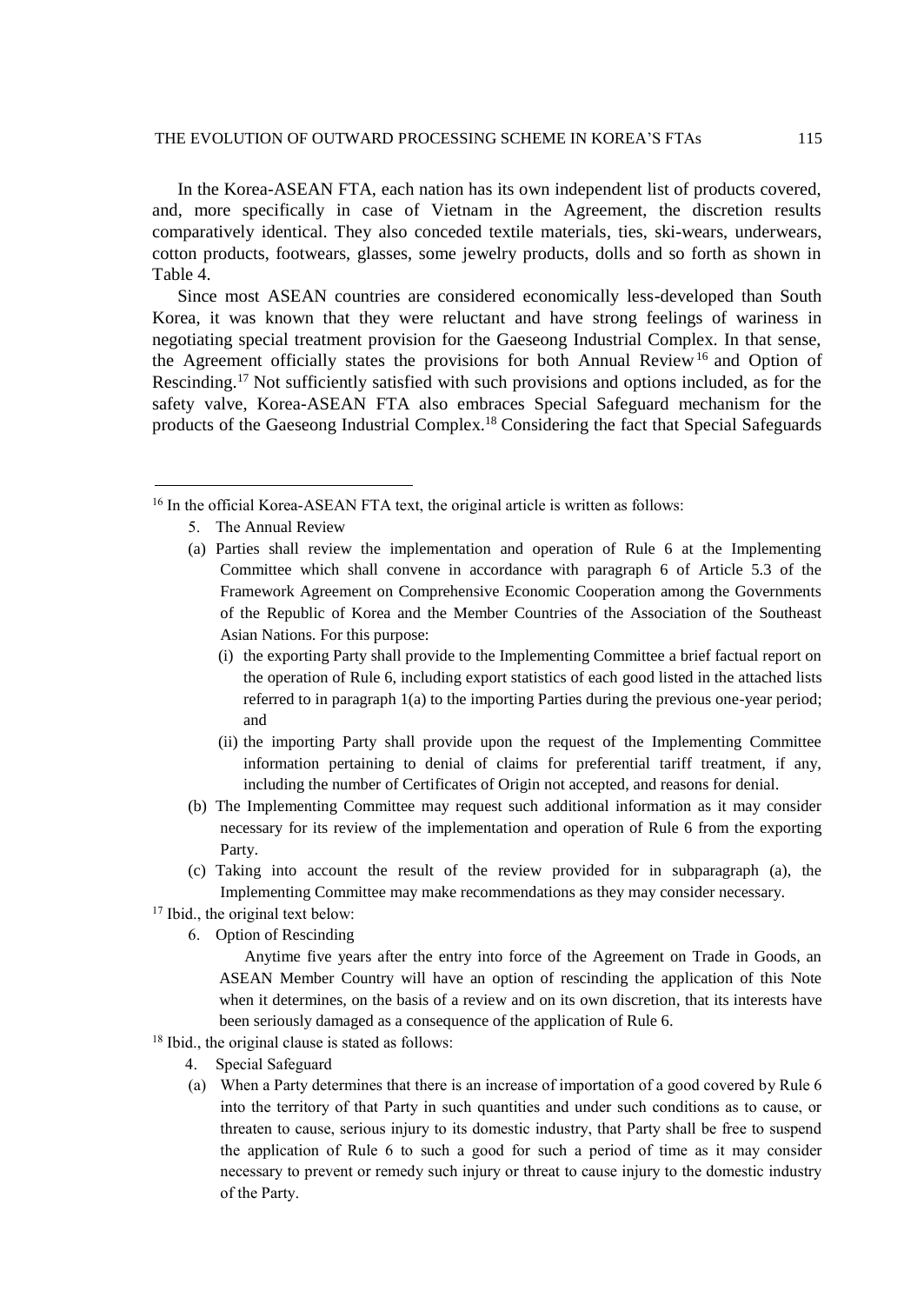$(\text{Unit: million dollars}, \theta)$ 

measure is very unusually and exceptionally allowed and included in the Agreement on Agriculture under the GATT and WTO system,<sup>19</sup> it is a very unique feature that the FTA has instituted.

### 4. THE OUTWARD PROCESSING SCHEME IN KOREA-VIETNAM FTA: 2015 MODEL

Vietnam is one of Korea's favorite destinations for investments. As shown below in Table 5, the importance of the bilateral trade has been more emphasized and increased in volume in recent years. Understanding both the significance of the Vietnamese market and weakness of the old FTA with ASEAN, South Korea has negotiated and launched the bilateral FTA with Vietnam in December, 2015. Vietnam had negotiated regarding the outward processing from the Gaeseong Industrial Complex with Korea during its negotiations for Korea-ASEAN FTA in the past, and re-negotiated the same provisions for its newer FTA in its bilateral agreement. Therefore, the comparison and investigation about the differences in two different provisions in two different Agreements in a closer manner could bring many legal and political implications.

### **Table 5.** Korea's Trend of Trade with Vietnam

|               |              |              |              |             | $101111.$ $111111011$ $1111113.$ $701$ |
|---------------|--------------|--------------|--------------|-------------|----------------------------------------|
|               | 2011         | 2012         | 2013         | 2014        | May, 2015                              |
| Export        | 13,551(40.4) | 15.954(17.7) | 21,088(32.2) | 22,352(6.0) | 11,280(24.3)                           |
| Import        | 5,084(52.6)  | 5,718(12.5)  | 7,175(25.5)  | 7,989(11.4) | 3,380(18.7)                            |
| Trade Balance | 8,467        | 10,236       | 13,912       | 14,361      | 7,900                                  |

Source: Korea Trade Information Service (KOTIS) from Korea International Trade Association (KITA).

- (b) A Party that intends to suspend the application of Rule 6 pursuant to subparagraph (a) shall notify to Korea two months in advance of the start of the suspension period and afford Korea an opportunity to exchange views with it in respect of the proposed suspension.
- (c) The period mentioned in sub-paragraph (a) of this paragraph may be extended provided that the Party has taken the action of suspension (hereinafter referred to as "Suspending Party") has determined that the suspension continues to be necessary to prevent or remedy injury.
- (d) In critical circumstances, where delay would cause damage which would be difficult to repair, the suspension of the application of Rule 6 under sub-paragraph (a) of this paragraph may be taken provisionally without two months advance notification to Korea, on the condition that notification shall be made before such suspension takes effect.
- (e) When a Party has made a determination mentioned in sub-paragraph (a) and the requirements set out in sub-paragraph (b) are fulfilled, the Party concerned may suspend the application of Rule 6 unilaterally and unconditionally, including as follows:
	- (i) there shall be no obligation to prove that there is serious injury;
	- (ii) there shall be no obligation for advance consultation;
	- (iii) there shall be no limit to the duration or frequency of suspension; and
	- (iv) there shall be no obligation for compensation.

<sup>19</sup> The related clause can be found in Part III Article 5 *Special Safeguard Provisions* of the Agreement on Agriculture from the official legal texts of the WTO Agreement.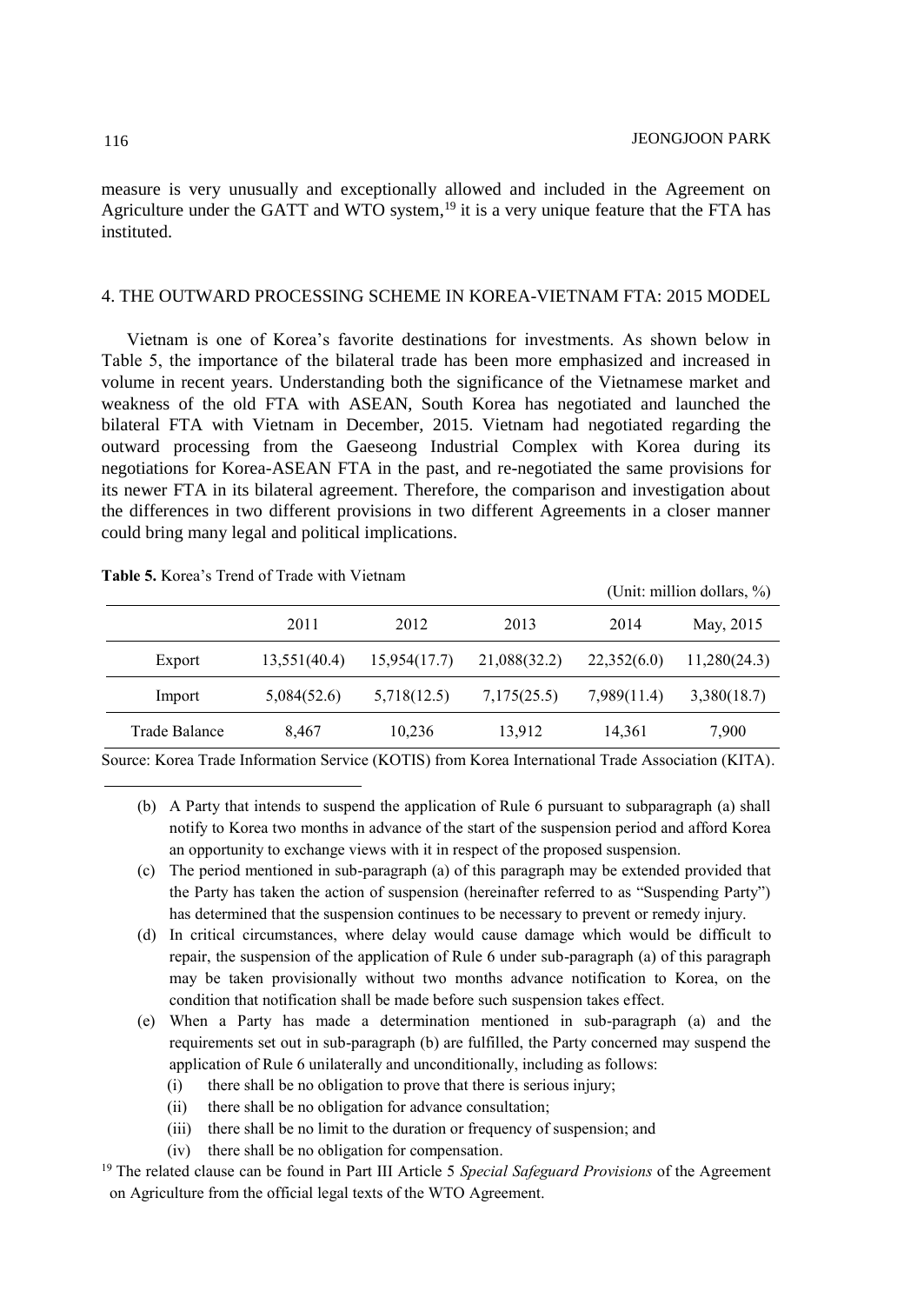The OPS in the Korea-Vietnam FTA is also and still considered the GIC-Plus Model, but a little different than what Vietnam previously agreed upon under the Korea-ASEAN FTA, more accurately speaking, it is a little more upgraded and updated in some sense.

The special understanding of outward processing in the Korea-Vietnam FTA is handled in Article 3.5 Treatment for Certain Goods under Chapter 3 Rules of Origin and Origin Procedures and Annex 3-B. The clause is written in a smililar manner as the one in the Korea-ASEAN FTA. It says:

Article 3.5: Treatment for Certain Goods

l

Notwithstanding Article 3.1, 3.3 and 3.4,<sup>20</sup> certain goods shall be considered to be originating even if the production process or operation has been undertaken in the Gaeseong Industrial Complex located in the Korean Peninsula, on materials exported from a Party and subsequently re-imported to that Party provided that the conditions set out in Annex 3-B are fulfilled.

The Annex 3-B which has more details and sophisticated clauses about outward processing from Gaeseong Industrial Complex is also structured alike to the architecture of the same scheme in the Korea-ASEAN FTA. More specifically, the Korea-Vietnam FTA also has Special Safeguard mechanism, providing against a sudden and unpredicted import surge and Annual Review requirement. But, it excluded the Option of Rescinding. Meanwhile, like in the Korea-ASEAN FTA, "the total value of non-originating input<sup>21</sup> does not exceed 40 percent of the FOB price of the final good for which originating status is claimed" in the Korea-Vietnam FTA.

The product coverage is the most interesting feature in the Korea-Vietnam FTA. The list of goods covered under the Agreement for the special outward processing treatment is attached in the same Annex, having 100 products. In terms of quantity, it is not different than what it had in the Korea-ASEAN FTA. In quality, however, the line of goods is significantly modified compared to what Vietnam conceded about 9 years ago during the Korea-ASEAN FTA negotiations. During the process of composition of the list for its bilateral FTA with Vietnam, the Government of Korea conducted a survey targeting the current manufacturers at the Gaeseong Industrial Complex to discover their true needs, present and planned production for their expected exportation. Even though the list covers the same amount of products as in the Korea-ASEAN FTA, the list in the Korea-Vietnam FTA better reflects the realistic demand and expectation of the local firms at the Complex. The Table 6 illustrates the list of goods conceded by Vietnam in its FTA with South Korea in effect since 2015.

<sup>20</sup> Article 3.1 is *Origin Criteria*, and Article 3.3 is about *Not Wholly Obtained or Produced Goods* while Article 3.4 is about *Product Specific Rules*.

<sup>&</sup>lt;sup>21</sup> According to the official Korea-Vietnam FTA text, it says "'[t]otal value of non-originating input' shall mean the value of any non-originating materials added inside as well as any materials added and all other cost accumulated outside Korea and [Vietnam], including transport costs."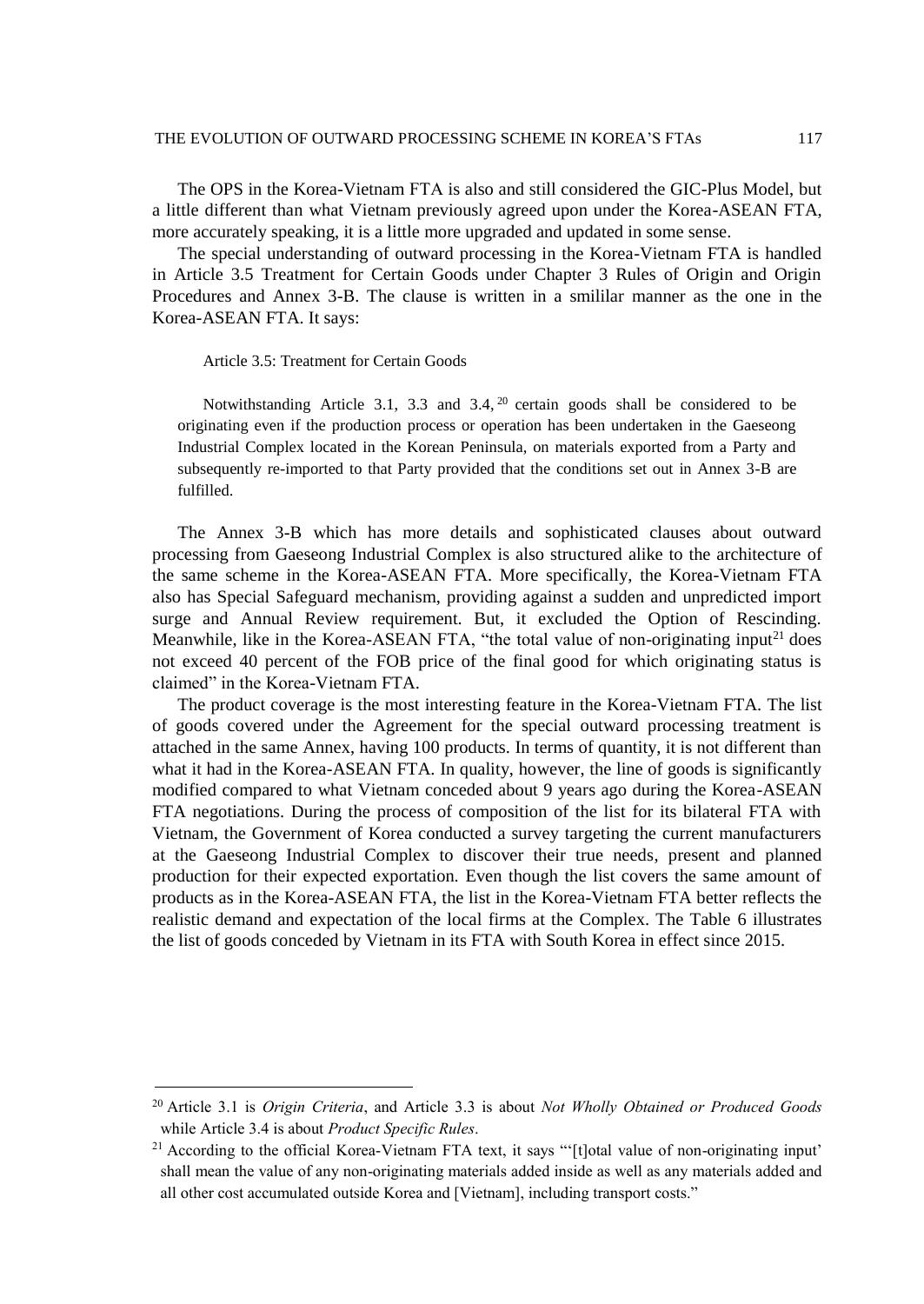| No             | <b>HS 2012</b> | Product Description                                                                                                                                                                                                                                                                                                                                                    |
|----------------|----------------|------------------------------------------------------------------------------------------------------------------------------------------------------------------------------------------------------------------------------------------------------------------------------------------------------------------------------------------------------------------------|
| 1              | 121221         | Fit for human consumption                                                                                                                                                                                                                                                                                                                                              |
| $\overline{2}$ | 321310         | Colours in sets                                                                                                                                                                                                                                                                                                                                                        |
| 3              | 340700         | Modelling pastes, including those put up for children's amusement; preparations<br>known as "dental wax" or as "dental impression compounds", put up in sets, in<br>packings for retail sale or in plates, horseshoe shapes, sticks or similar forms; other<br>preparations for use in dentistry, with a basis of plaster (of calcined gypsum or<br>calcium sulphate). |
| $\overline{4}$ | 350610         | Products suitable for use as glues or adhesives, put up for retail sale as glues or<br>adhesives, not exceeding a net weight of 1 kg                                                                                                                                                                                                                                   |
| 5              | 391740         | Fittings                                                                                                                                                                                                                                                                                                                                                               |
| 6              | 392310         | Boxes, cases, crates and similar articles                                                                                                                                                                                                                                                                                                                              |
| 7              | 392329         | Of other plastics                                                                                                                                                                                                                                                                                                                                                      |
| 8              | 392350         | Stoppers, lids, caps and other closures                                                                                                                                                                                                                                                                                                                                |
| 9              | 392690         | Other                                                                                                                                                                                                                                                                                                                                                                  |
| 10             | 401699         | Other                                                                                                                                                                                                                                                                                                                                                                  |
| 11             | 420229         | Other                                                                                                                                                                                                                                                                                                                                                                  |
| 12             | 481940         | Other sacks and bags, including cones                                                                                                                                                                                                                                                                                                                                  |
| 13             | 520839         | Other fabrics                                                                                                                                                                                                                                                                                                                                                          |
| 14             | 550932         | Multiple (folded) or cabled yarn                                                                                                                                                                                                                                                                                                                                       |
| 15             | 560811         | Made up fishing nets                                                                                                                                                                                                                                                                                                                                                   |
| 16             | 580421         | Of man-made fibres                                                                                                                                                                                                                                                                                                                                                     |
| 17             | 581092         | Of man-made fibres                                                                                                                                                                                                                                                                                                                                                     |
| 18             | 610230         | Of man-made fibres                                                                                                                                                                                                                                                                                                                                                     |
| 19             | 610290         | Of other textile materials                                                                                                                                                                                                                                                                                                                                             |
| 20             | 610711         | Of cotton                                                                                                                                                                                                                                                                                                                                                              |
| 21             | 610791         | Of cotton                                                                                                                                                                                                                                                                                                                                                              |
| 22             | 610821         | Of cotton                                                                                                                                                                                                                                                                                                                                                              |
| 23             | 610822         | Of man-made fibres                                                                                                                                                                                                                                                                                                                                                     |

**Table 6.** The List of Goods conceded by Vietnam under the Korea-Vietnam FTA in 2015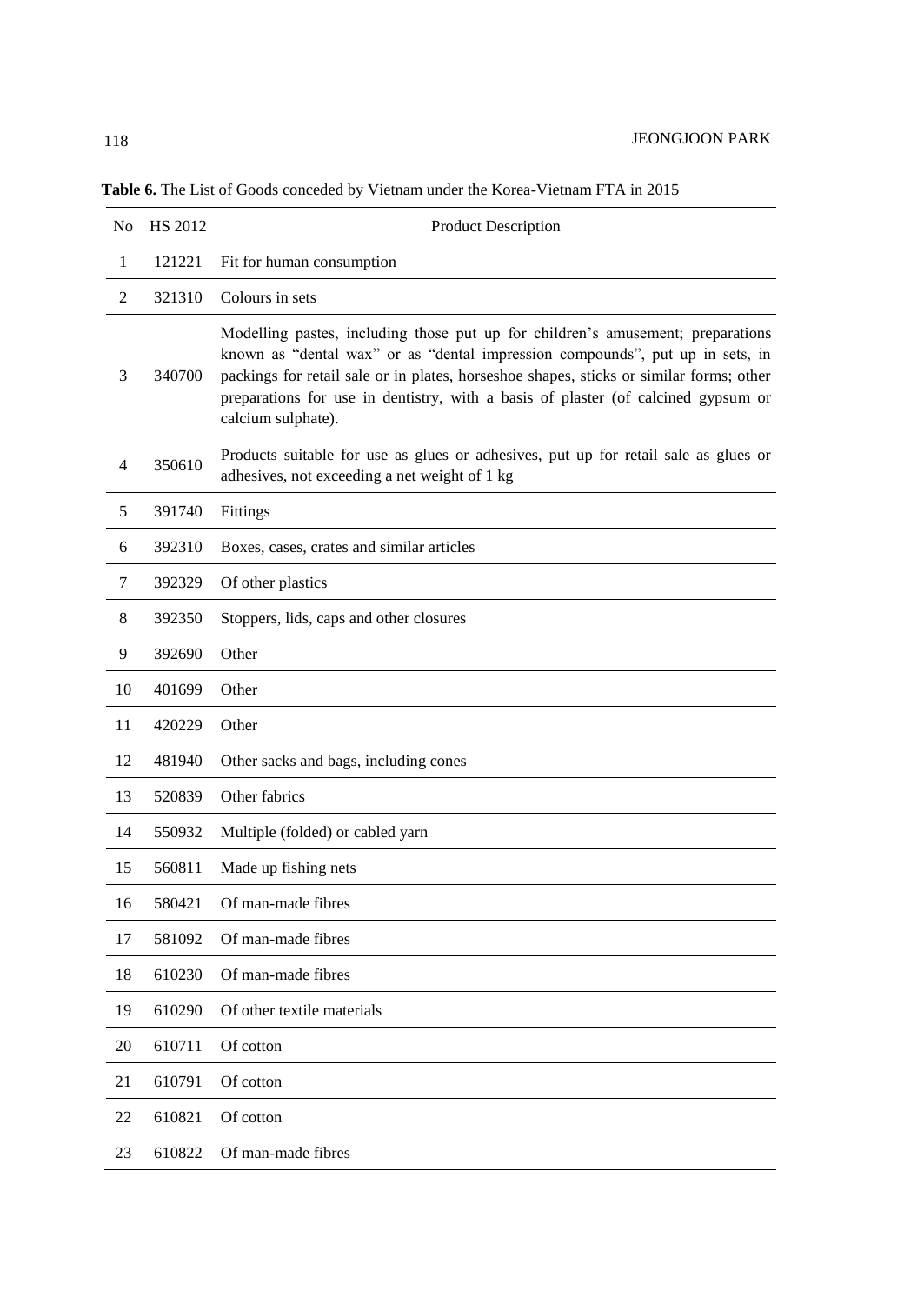| No | HS 2012 | Product Description                                               |
|----|---------|-------------------------------------------------------------------|
| 24 | 610891  | Of cotton                                                         |
| 25 | 610910  | Of cotton                                                         |
| 26 | 610990  | Of other textile materials                                        |
| 27 | 611011  | Of wool                                                           |
| 28 | 611120  | Of cotton                                                         |
| 29 | 611130  | Of synthetic fibres                                               |
| 30 | 611522  | Of synthetic fibres, measuring per single yarn 67 decitex or more |
| 31 | 611529  | Of other textile materials                                        |
| 32 | 611594  | Of wool or fine animal hair                                       |
| 33 | 611595  | Of cotton                                                         |
| 34 | 611596  | Of synthetic fibres                                               |
| 35 | 611599  | Of other textile materials                                        |
| 36 | 620113  | Of man-made fibres                                                |
| 37 | 620119  | Of other textile materials                                        |
| 38 | 620193  | Of man-made fibres                                                |
| 39 | 620211  | Of wool or fine animal hair                                       |
| 40 | 620213  | Of man-made fibres                                                |
| 41 | 620293  | Of man-made fibres                                                |
| 42 | 620312  | Of synthetic fibres                                               |
| 43 | 620319  | Of other textile fibres                                           |
| 44 | 620331  | Of wool or fine animal hair                                       |
| 45 | 620333  | Of synthetic fibres                                               |
| 46 | 620341  | Of wool or fine animal hair                                       |
| 47 | 620342  | Of cotton                                                         |
| 48 | 620343  | Of synthetic fibres                                               |
| 49 | 620433  | Of synthetic fibres                                               |
| 50 | 620443  | Of synthetic fibres                                               |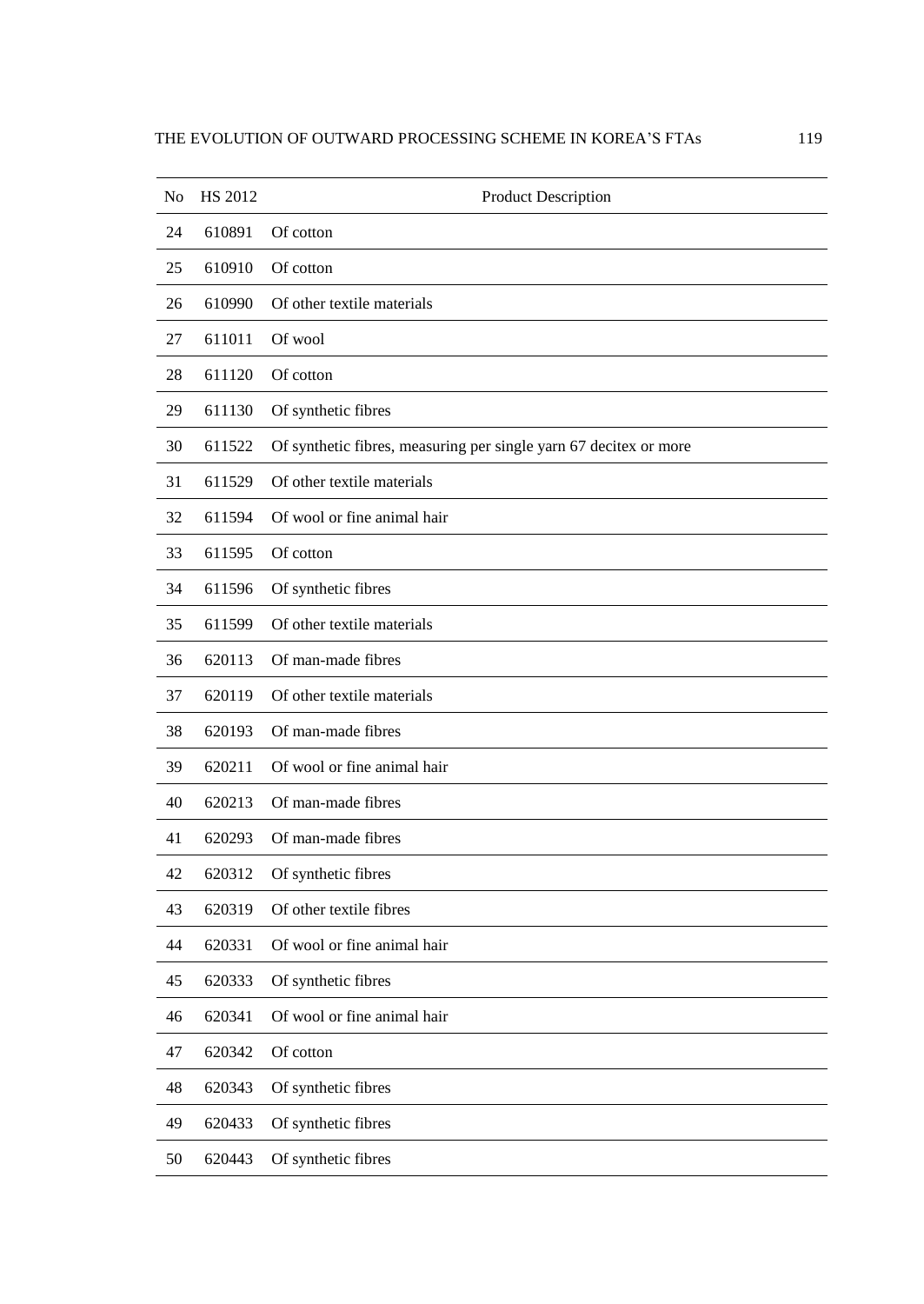| No | <b>HS 2012</b> | <b>Product Description</b>                                                                                         |
|----|----------------|--------------------------------------------------------------------------------------------------------------------|
| 51 | 620453         | Of synthetic fibres                                                                                                |
| 52 | 620462         | Of cotton                                                                                                          |
| 53 | 620463         | Of synthetic fibres                                                                                                |
| 54 | 620520         | Of cotton                                                                                                          |
| 55 | 620530         | Of man-made fibres                                                                                                 |
| 56 | 620640         | Of man-made fibres                                                                                                 |
| 57 | 620690         | Of other textile materials                                                                                         |
| 58 | 620711         | Of cotton                                                                                                          |
| 59 | 620719         | Of other textile materials                                                                                         |
| 60 | 620799         | Of other textile materials                                                                                         |
| 61 | 620892         | Of man-made fibres                                                                                                 |
| 62 | 621143         | Of man-made fibres                                                                                                 |
| 63 | 621600         | Gloves, mittens and mitts.                                                                                         |
| 64 | 630231         | Of cotton                                                                                                          |
| 65 | 630493         | Not knitted or crocheted, of synthetic fibres                                                                      |
| 66 | 630532         | Flexible intermediate bulk containers                                                                              |
| 67 | 630533         | Other, of polyethylene or polypropylene strip or the like                                                          |
| 68 | 630612         | Of synthetic fibres                                                                                                |
| 69 | 630790         | Other                                                                                                              |
| 70 | 650700         | Head-bands, lining, covers, hat foundations, hat frames, peaks and chinstraps, for<br>headgear.                    |
| 71 | 691200         | Ceramic tableware, kitchenware, other household articles and toilet articles, other<br>than of porcelain or china. |
| 72 | 691490         | Other                                                                                                              |
| 73 | 732393         | Of stainless steel                                                                                                 |
| 74 | 761699         | Other                                                                                                              |
| 75 | 841330         | Fuel, lubricating or cooling medium pumps for internal combustion piston engines                                   |
| 76 | 842123         | Oil or petrol-filters for internal combustion engines                                                              |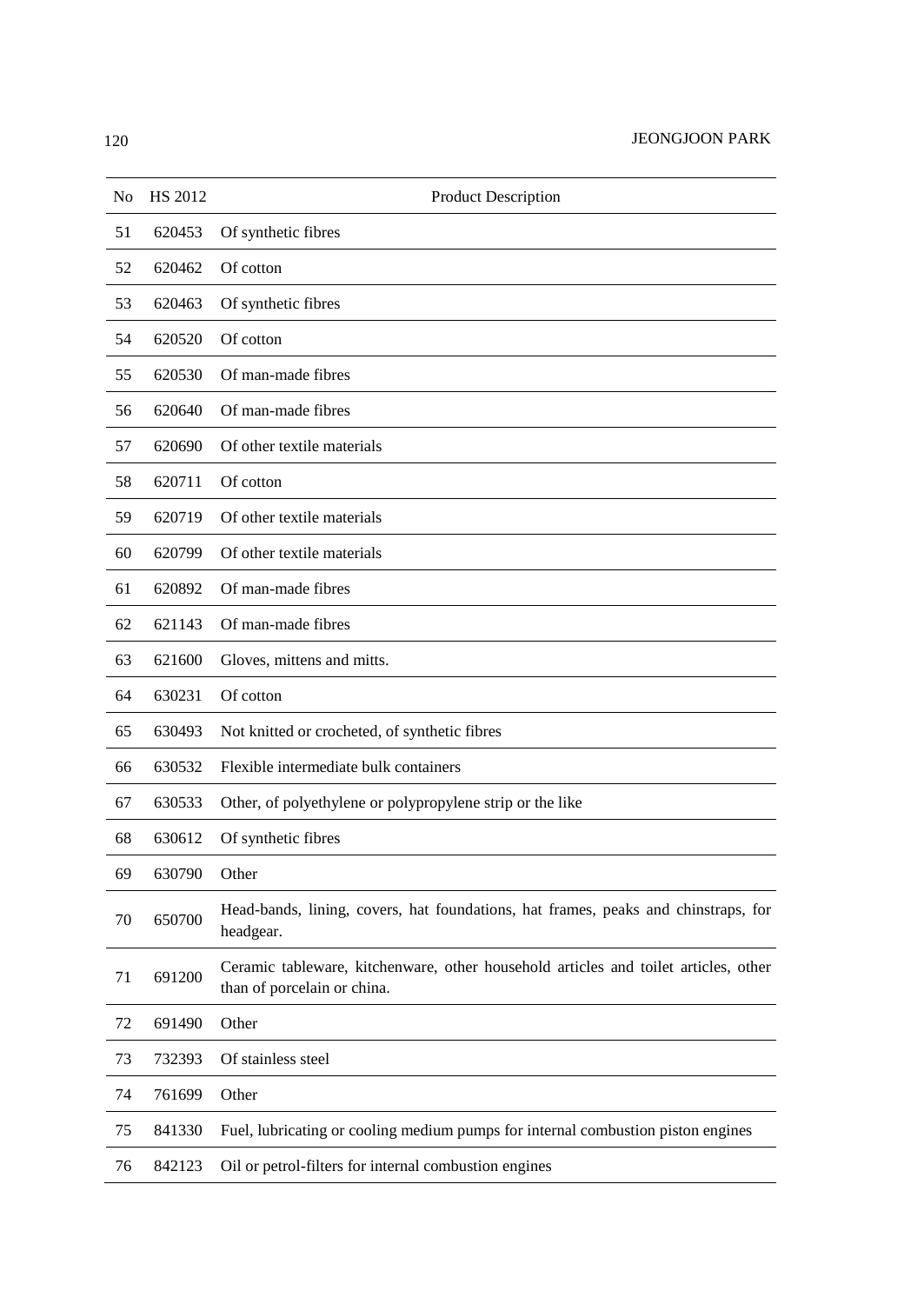| No  | HS 2012 | <b>Product Description</b>                                                                                                                           |
|-----|---------|------------------------------------------------------------------------------------------------------------------------------------------------------|
| 77  | 848490  | Other                                                                                                                                                |
| 78  | 850110  | Motors of an output not exceeding 37.5 W                                                                                                             |
| 79  | 850300  | Parts suitable for use solely or principally with the machines of heading 85.01 or<br>85.02.                                                         |
| 80  | 851240  | Windscreen wipers, defrosters and demisters                                                                                                          |
| 81  | 851290  | Parts                                                                                                                                                |
| 82  | 851610  | Electric instantaneous or storage water heaters and immersion heaters                                                                                |
| 83  | 851660  | Other ovens; cookers, cooking plates, boiling rings, grillers and roasters                                                                           |
| 84  | 851690  | Parts                                                                                                                                                |
| 85  | 851770  | Parts                                                                                                                                                |
| 86  | 852990  | Other                                                                                                                                                |
| 87  | 853669  | Other                                                                                                                                                |
| 88  | 853670  | Connectors for optical fibres, optical fibre bundles or cables                                                                                       |
| 89  | 853890  | Other                                                                                                                                                |
| 90  | 853990  | Parts                                                                                                                                                |
| 91  | 854430  | Ignition wiring sets and other wiring sets of a kind used invehicles, aircraft or ships                                                              |
| 92  | 854442  | Fitted with connectors                                                                                                                               |
| 93  | 870892  | Silencers (mufflers) and exhaust pipes; parts thereof                                                                                                |
| 94  | 870894  | Steering wheels, steering columns and steering boxes; parts thereof                                                                                  |
| 95  | 870899  | Other                                                                                                                                                |
| 96  | 940510  | Chandeliers and other electric ceiling or wall lighting fittings, excluding those of a<br>kind used for lighting public open spaces or thoroughfares |
| 97  | 940592  | Of plastics                                                                                                                                          |
| 98  | 940599  | Other                                                                                                                                                |
| 99  | 960820  | Felt tipped and other porous-tipped pens and markers                                                                                                 |
| 100 | 960910  | Pencils and crayons, with leads encased in a rigid sheath                                                                                            |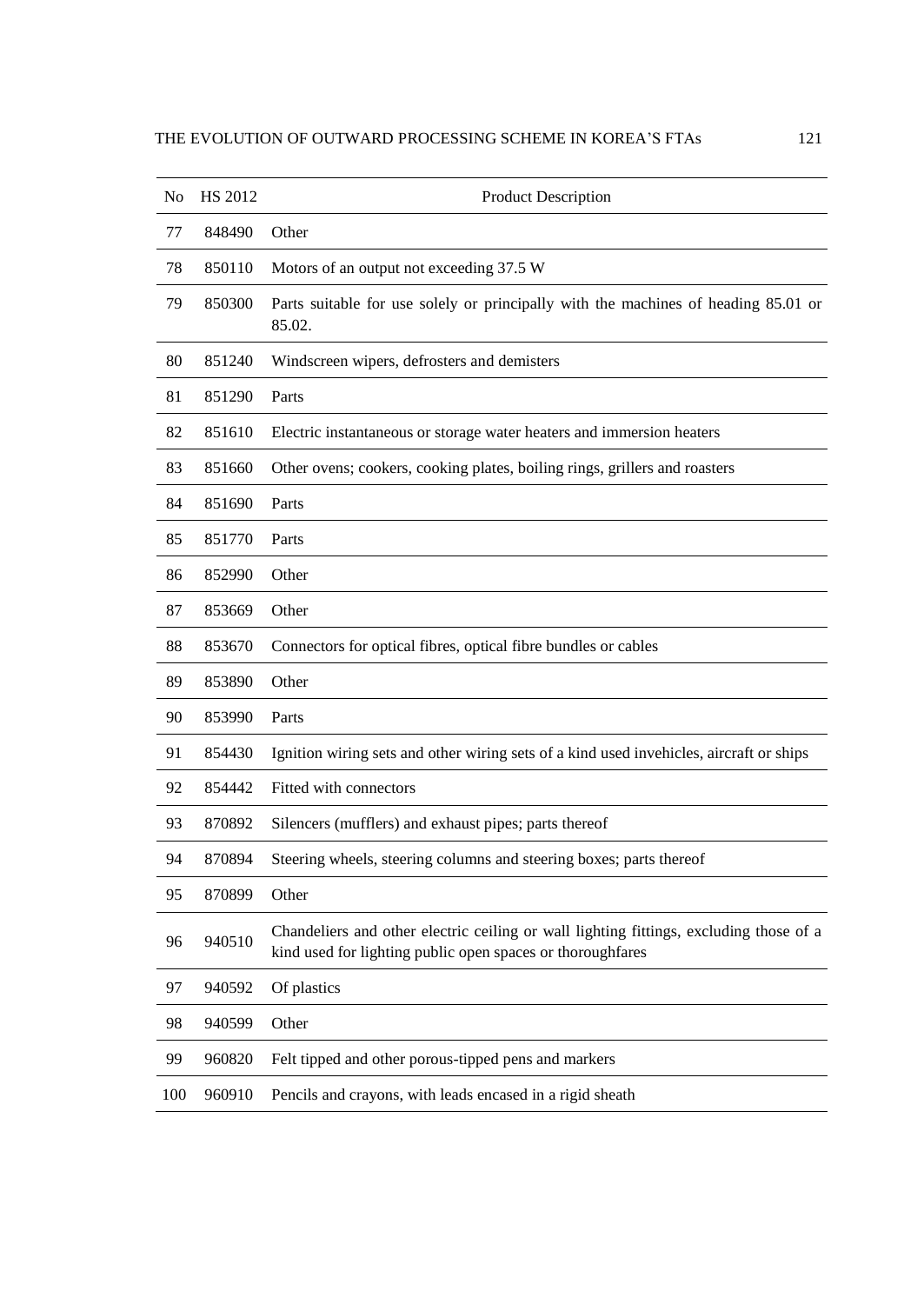# 5. THE 'GIC-HYBRID' MODEL OF AN OUTWARD PROCESSING SCHEME

So far, this paper not only has described all the three different models of the OPS, especially targeting the Gaeseong Industrial Complex, in Korea's all the 14 FTAs, but also compares the upgrades and modifications made in case of Vietnam in the Korea-ASEAN and Korea-Vietnam FTA. In spite of some fluctuations, the OPS has been slightly leaning towards the GIC-Plus Model and steadily developed. For the future negotiations, it seems very ideal to introduce a newer and even more developed model, compiling all the features experienced from the past and eliminating the possible demerits, called the GIC-Hybrid Model.

First of all, geographically the GIC-Hybrid Model must take account more into than Gaeseong Industrial Complex like in some cases witnessed from Korea-Singapore and Korea-China FTA. It enables many other industrial zones for outward processing in North Korean territory. When limiting the location of industrial complexes too strictly like in the case of the Korea-India CEPA, it could possibly discourage further investment towards the North since there is no chance of expanding industrial zones – and eventually the business scale – than the existing Complex in the city of Gaeseong.

Second, the product coverage must be at least 100 products and as many as 4,625 products as covered in Korea-Singapore FTA. The more products conceded and specially treated as South Korean-origin, the better chance the business owners of the Complex have to export their goods to overseas under the auspices of FTAs with the preferential treatment.

| Less $\leftarrow$ Openness and Technical Advancement $\rightarrow$ More |                                                      |             |                                                                       |                                                                         |  |  |  |  |  |  |
|-------------------------------------------------------------------------|------------------------------------------------------|-------------|-----------------------------------------------------------------------|-------------------------------------------------------------------------|--|--|--|--|--|--|
|                                                                         | Committee                                            | GIC-Limited | GIC-Plus                                                              | GIC-Hybrid                                                              |  |  |  |  |  |  |
| Geography                                                               | n/a                                                  | Gaeseong    | $Gaseong +$                                                           | Gaeseong $+$                                                            |  |  |  |  |  |  |
| Product                                                                 | n/a                                                  | 100 to 108  | 100 to 4,625<br>optional survey                                       | $100 +$<br>mandatory survey                                             |  |  |  |  |  |  |
| Non-<br>originating<br>input value                                      | n/a                                                  | 40%         | 40%                                                                   | $40\% <$                                                                |  |  |  |  |  |  |
| Sepecial<br>Committee                                                   | Whether to<br>introduce outward<br>processing scheme | n/a         | annual review +<br>(further)<br>recommendations and<br>modifications) | annual review $+$<br>(further)<br>recommendations and<br>modifications) |  |  |  |  |  |  |
| Special<br>Safeguard                                                    | n/a                                                  | X           | O                                                                     | O                                                                       |  |  |  |  |  |  |
| Option of<br>Rescinding                                                 | n/a                                                  | X           | O/X                                                                   | X                                                                       |  |  |  |  |  |  |

| Figure 2. The Evolution of Outward Processing Scheme in Korea' FTAs and beyond |  |  |  |
|--------------------------------------------------------------------------------|--|--|--|
|                                                                                |  |  |  |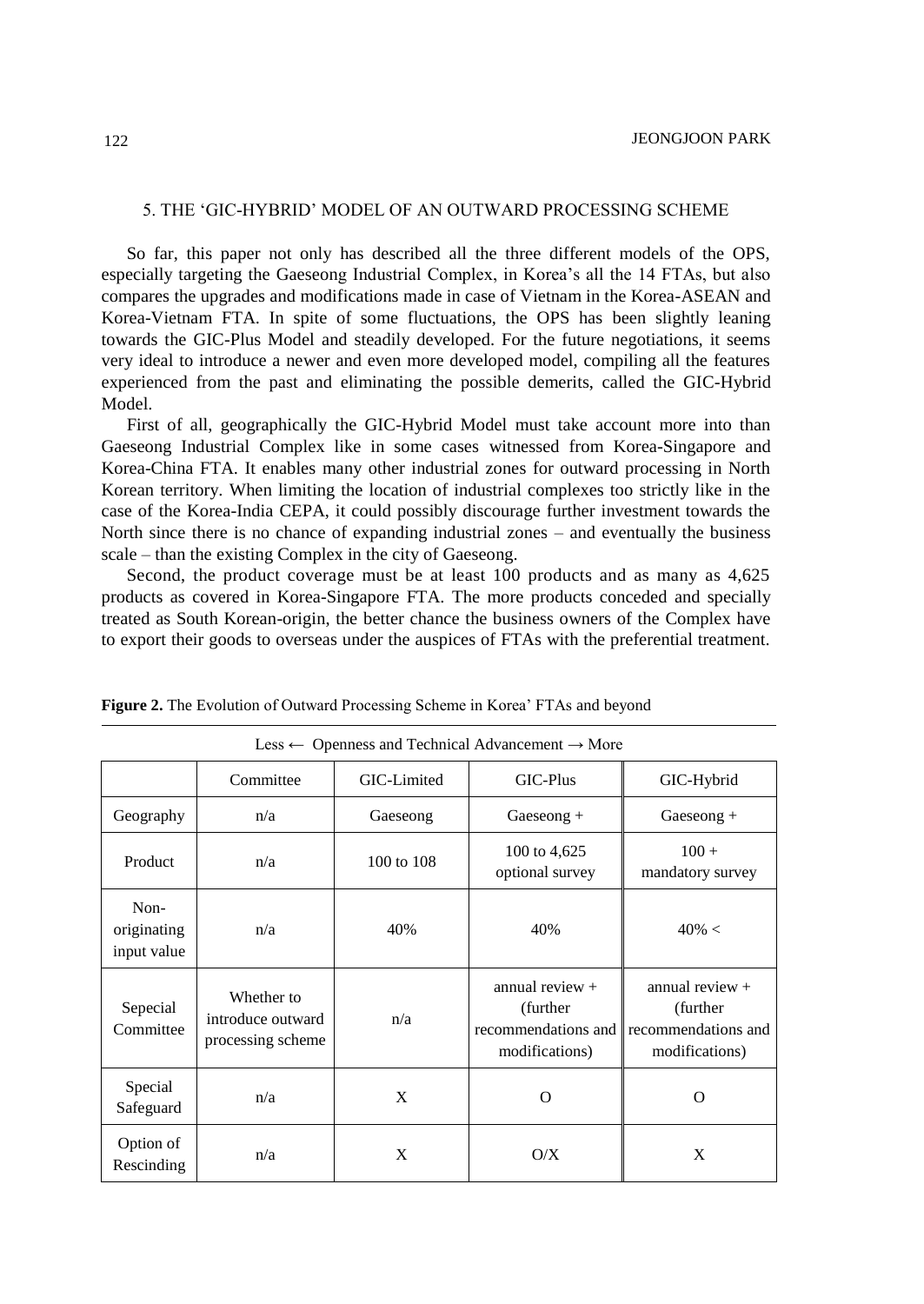Also, the products for the special treatment must reflect the timely request of the manufacturers in the Complex by conducting mandatory surveys in a regular manner like the experiences in the Korea-Vietnam FTA as mentioned above or the Korea-China FTA, having 310 goods for now, but to be modified as often as annually for better correspondence to the true needs of the manufacturing enterprises. If not modified or updated regularly to meet the requests of the companies, the original list of products cannot fully reflect what are actually produced in the Complex. Then the OPS is nominal, thus the enhancement of constant communication and timely survey are necessary.

Thirdly, if possible, the effort to ease the rate ceiling of non-originating input value, which is currently 40%, must be constantly made though seemingly very difficult.<sup>22</sup> The current rate is still perceived very reasonable since is easily found in many other FTAs of other countries, however, if the future negotiations could somehow lead to the higher level of non-originating input value requirement, then it could mitigate the burden for the manufacturers.

The role and presence of special Committee is also meaningful. In the GIC-Hybrid Model, the Committee must be responsible not only in annual review process but also like in the Korea-China FTA, <sup>23</sup> must work on investigating chances of modifications and recommendations for even better functioning of the provision. The Committee must assure of moving forward, making its role and aim clearer and more realistic. The wordings must be requiring better visibility, predictability and more accurate tones. For such concessions with upper standards as listed above to be obtained by South Korea, Special Safeguard mechanism probably needs to be yielded and granted for the counter Party, but no mercy on rescinding option is ideal.

### 6. CONCLUSION

The statement that South Korea has developed its economy with successful and pro-GATT and WTO trade policies is never a skeptical fact. From this perspective, leaving inter-

l

(d) discuss other matters specifically mandated by the Joint Commission.

<sup>22</sup> According to Komuro (2009), in case of Singapore-Japan FTA first entered into force in November 2002, "the ratio of qualifying value to the freight on board (FOB) price of the end product was originally required to exceed 60 percent, but was lowered to 40 percent by the 2007 Agreement." (Komuro, 2009: 45)

<sup>23</sup> In the official Korea-China FTA text, the role of the Committee is well manipulated as stated below:

<sup>2.</sup> The Parties shall establish a Committee on Outward Processing Zones under the auspices of the Joint Commission to perform the following functions:

<sup>(</sup>a) monitor the implementation of paragraph 1 of this Article;

<sup>(</sup>b) report to the Joint Commission on its activities and provide recommendations to the Joint Commission as necessary;

<sup>(</sup>c) review and designate the expansion of the existing Outward Processing Zone and the additional Outward Processing Zones<sup>2</sup>; and

To explain the footnote on 2(c), it is written that "[f]or the purposes of this subparagraph, Outward Processing Zones shall refer to industrial zones in the Korean peninsula. The relevant authorities of the Parties shall discuss and agree on the relevant rules and procedures for the additionally designated Outward Processing Zones and the expansion of the existing Outward Processing Zones."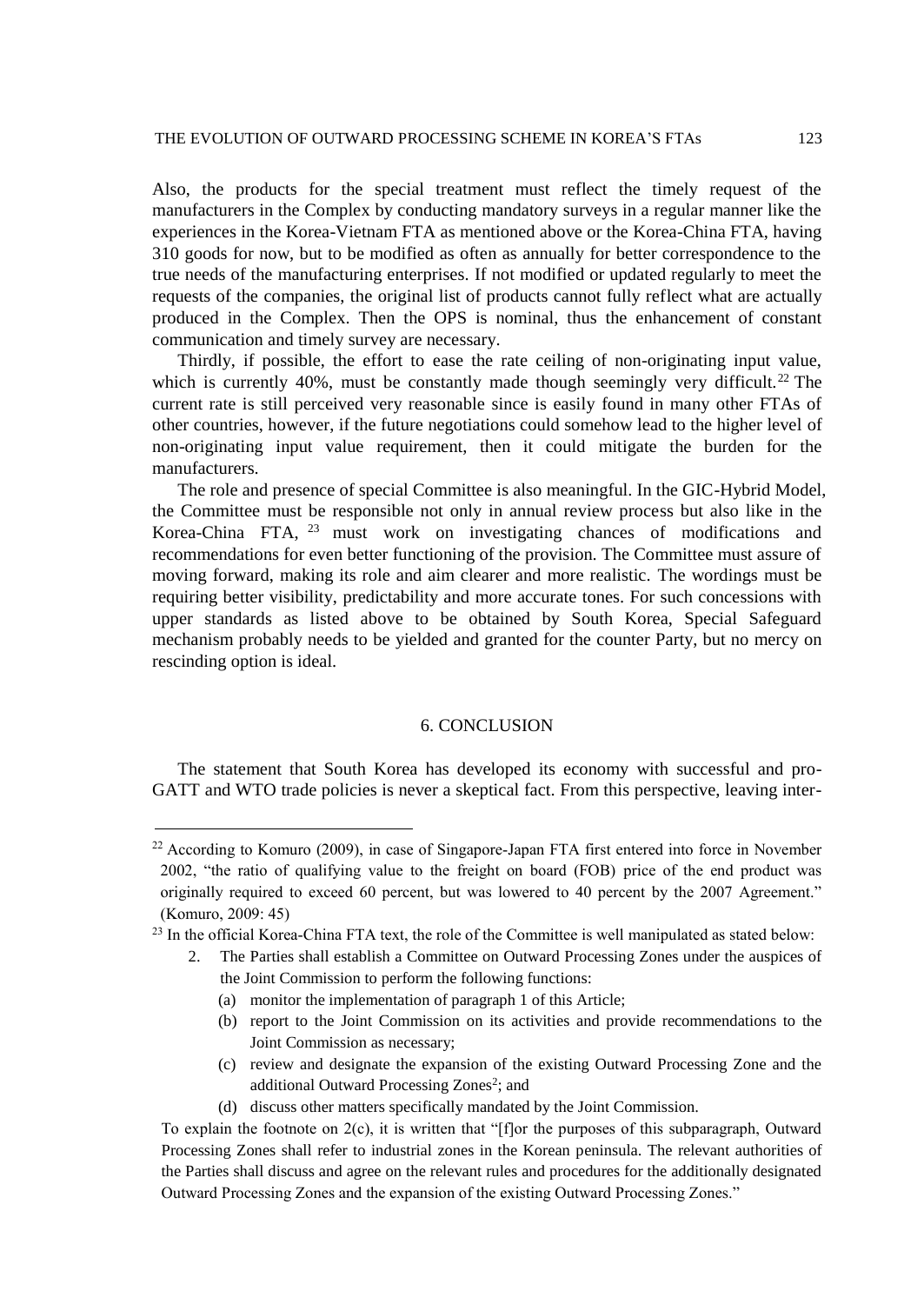Korean trade legally controversial under the WTO system puts South Korea in an uncomfortable and awkward position. This motivates the Korean Government to first institute special OPS into its FTAs for the Gaeseong Industrial Complex and its products.

Notwithstanding the inclusion of OPS in nearly all the FTAs that South Korea has agreed and taken in force, the products from Gaeseong have never been very successful in exportation. It is first because nearly a half of the FTAs including major economic powers do not recognize the Complex as Korea's outward processing zone, but instead, applying the Committee Model. This includes both the United States and the European Union. Moreover, 3 other FTAs with India, Peru and Colombia apply the GIC-Limited Model. Also, the products conceded and real end products of the Complex have certain disjunction. Some FTAs like with Singapore, EFTA, and ASEAN, though acknowledging the Complex, have the lists of conceded goods as old as 9 to 10 years. Whether or not the listed goods are still produced in the Complex remains unclear. Not only that, but the procedures are difficult and more time-consuming. This seriously impedes the further development of the Complex and its related clauses in the FTAs of Korea. Besides, the Gaeseong Industrial Complex is currently and completely closed down after UN Resolution 2270 early this year.

It is very ironic and contradictory to raise a strong voice regarding the needs of further development to be made in Korea's OPS in the FTAs at this point of time when the official inter-Korean transaction marked practically zero (Kim, 2016). Still, however, Korea's future FTA negotiations must consider this special provision of outward processing again, hoping that the Gaeseong Industrial Complex is to be reopened in the future, and also launch some other industrial zones in the North. In that sense, by comparing the OPS Models in Korea-ASEAN and Korea-Vietnam FTA, it is found that some significant and meaningful modifications have been made. This enables and provides some suggestions to establish a newer model named the GIC-Hybrid, which overcomes the shortcomings of previous three Models.

In spite of the questions on its efficacy, the input of the OPS into the FTAs by South Korea is impeccable from the legal, political and diplomatic perspectives under the WTO system. The inclusion of OPS with the GIC-Hybrid Model could not only grasp the inter-Korean ties yet also relieve the tension between the South and North.

The GIC-Hybrid Model is the considerable option for South Korea right from its next FTA negotiations. For example, the exit from the Brexit does not seem a plausible option for the United Kingdom in the next few years. Namely, it means that the Government of Korea, in spite of the Korea-EU FTA of 2011, needs to consider starting a new FTA negotiation with the British Government in a very timely manner. Though the Korea-EU FTA is currently equipped with the Committee Model, the FTA with the United Kingdom is another story. There is no reason why the GIC-Hybrid Model is non-negotiable.

#### **Article Received: 06-20-2016 Revised: 07-06-2016 Accepted: 07-11-2016**

### **REFERENCES**

- Ahn, Dukgeun, and Jeongjoon J. Park. 2014. "A Study on Internal Trade between South/ North Korea in the WTO System and Gaesung Industrial Complex." *Review of International and Area Studies* 23(4):139-170.
- Ahn, Dukgeun. 2005. "Legal Issues for Korea's "Internal Trade" in the WTO System" In